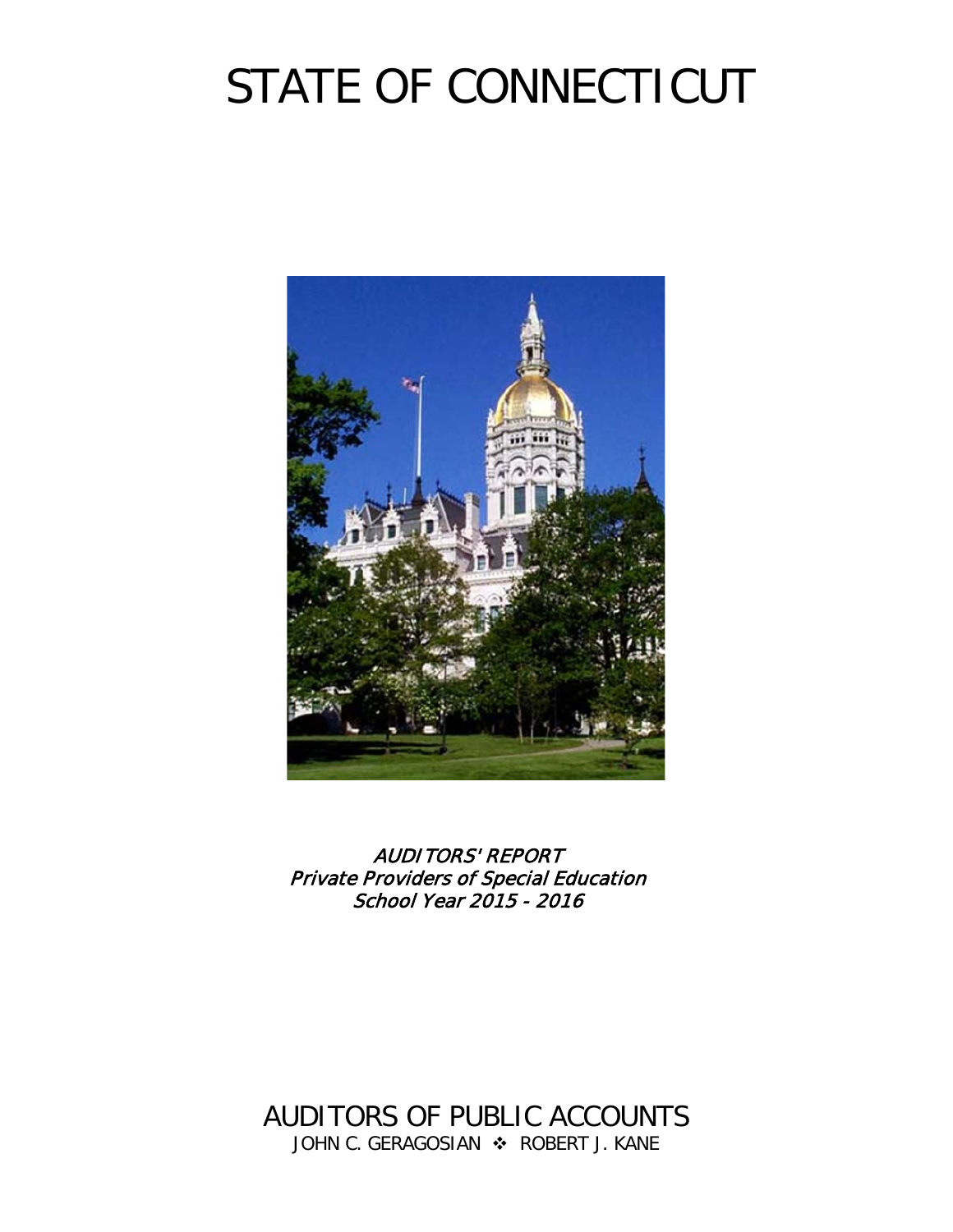| Explanation of Differences between the Interim and Current Reports  4 |    |
|-----------------------------------------------------------------------|----|
|                                                                       |    |
|                                                                       |    |
|                                                                       |    |
|                                                                       | 29 |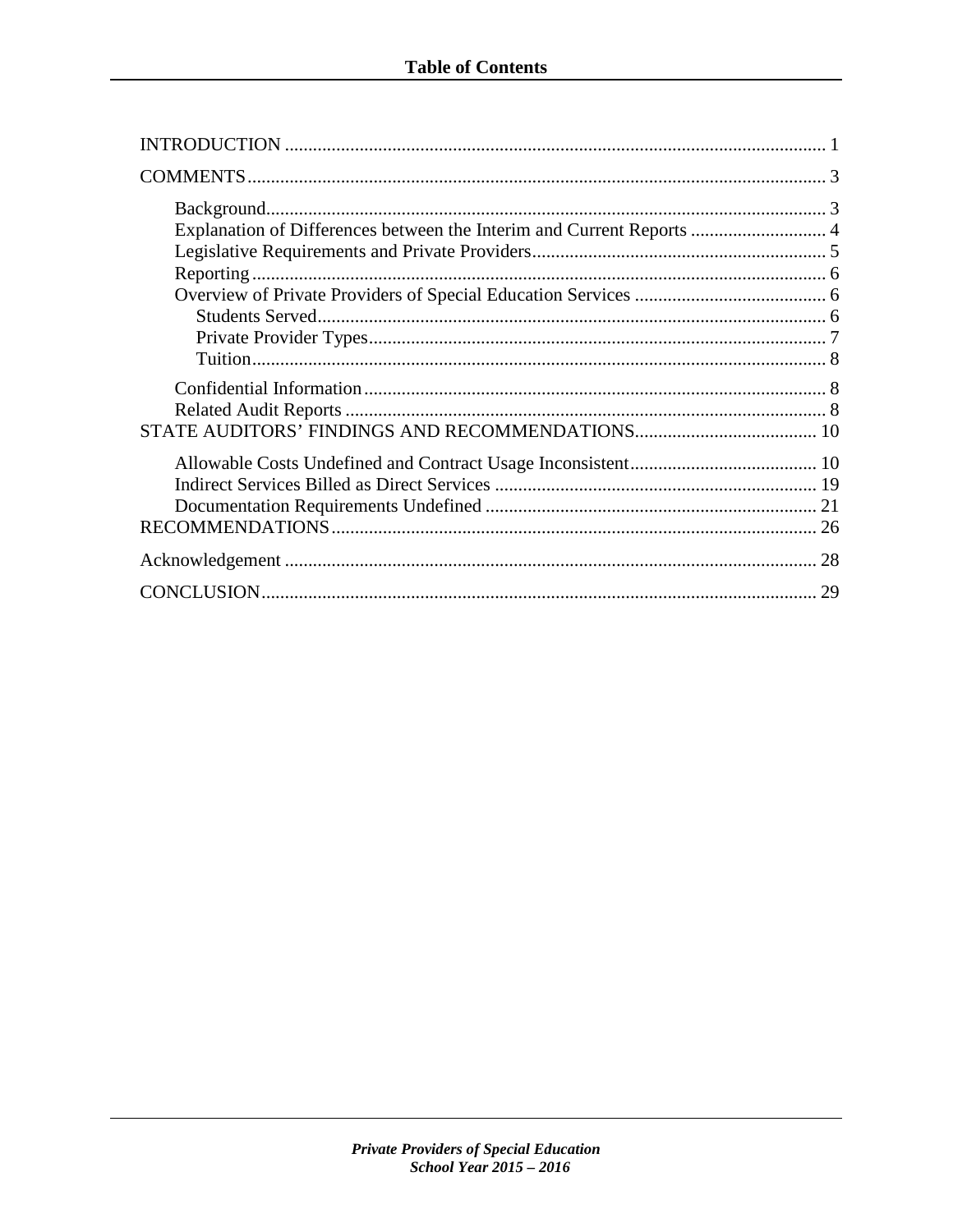# **Audit Objectives and Overview**

The purpose of this audit was to determine whether private special education providers expended state and local funds for allowable costs and in accordance with the individualized education programs (IEP) for children receiving special education services.

Effective July 1, 2015, Public Act 15-5 (Sections 278 through 281) required the Auditors of Public Accounts (Auditors) to conduct audits of all approved and non-approved private providers of special education. The Auditors' duties related to these audits appear in Sections 2-90 (i) and 10-91g of the General Statutes. Public Act 15-5 also established a number of new requirements for the Connecticut State Department of Education (SDE), boards of education (BOE), private providers of special education services, and Regional Education Service Centers.

Public Act 15-5 was based on the findings and recommendations of the Municipal Opportunities and Regional Efficiencies (MORE) Commission.

We primarily reviewed documentation for the 2015-2016 school year. The private providers receive the majority of their revenues from local and regional school districts, also known as LEAs. The school districts are responsible for educational services and associated costs for students placed at a private provider. We selected 7 private providers for review and examined 63 student records. The private providers offer the following services: occupational therapy, speech and language pathology, and individual and group counseling.

## **Findings and Recommendations**

Our findings include:

**Finding 1** – Allowable costs are not defined by statute, regulation, or policy. Therefore, it is hard to make a clear determination whether providers expended state and local funds for costs considered acceptable.

**Finding 2** – We are concerned that school districts are not contracting for certain types of services with vendors to set forth reasonable expectations, including cost, prior to establishing individualized education programs.

**Finding 3** – There were no contracts between the school districts and private providers for 31 of the 63 student records reviewed (49%) at the 7 private providers.

**Finding 4** – We could not find evidence that statutorily required written contracts were executed for 24 of 46 (52%) students whose local district applied to the State Department of Education for excess cost grants.

**Finding 5** – Indirect services were provided by 1 of 7 (14%) private providers to fulfill the direct services requirement specified within the individualized education program, which is inappropriate.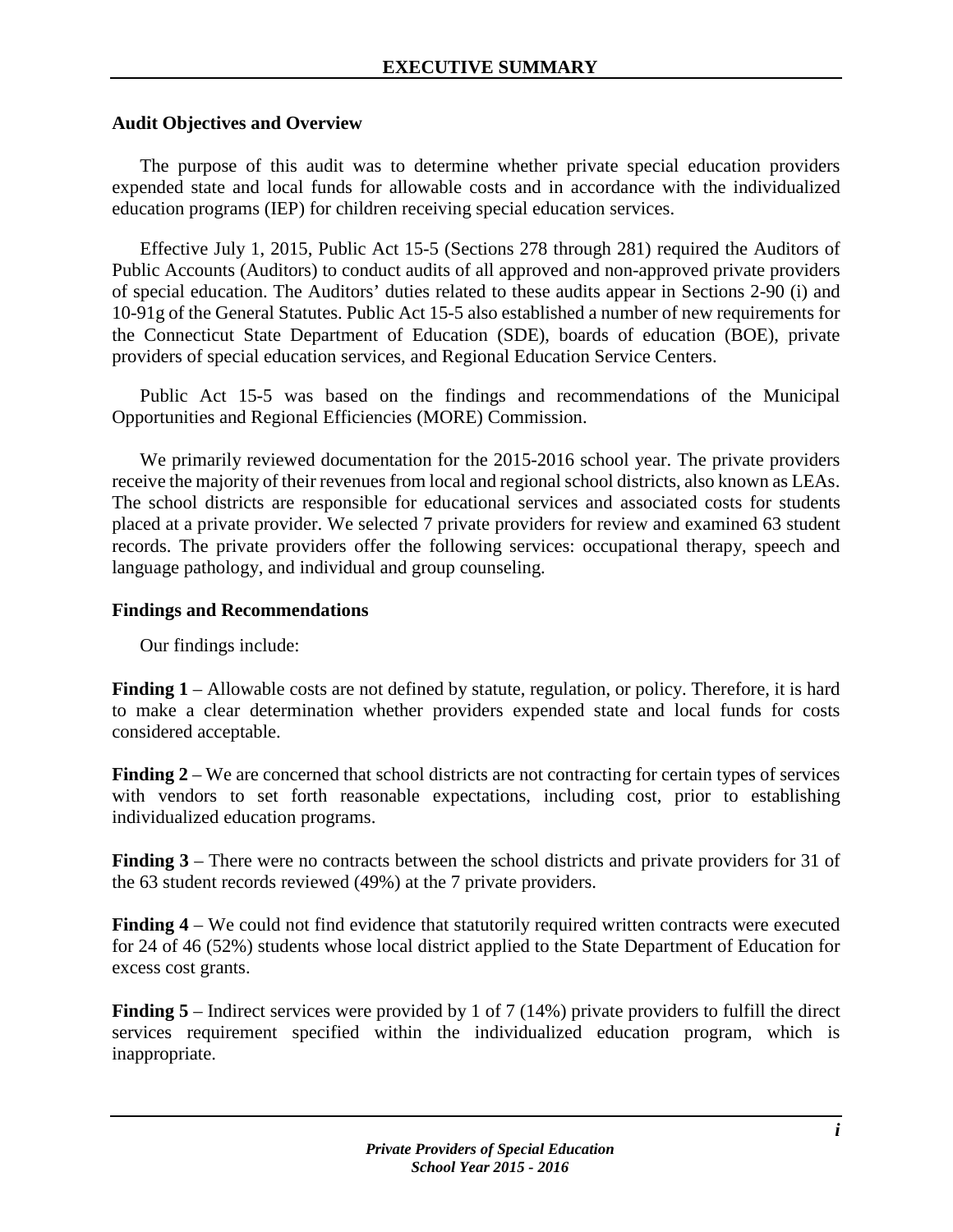**Finding 6** – Services were often documented by the private providers; however, the thoroughness of documentation varied by private provider.

**Finding 7** – Documentation standards for private providers do not exist in Connecticut.

We recommend that the State Department of Education should:

- **1. Consider defining allowable types of costs for private providers.**
- **2. Determine whether a contract is in place between the school district and private provider prior to providing the district with an excess cost grant.**
- **3. Improve communications with school districts and special education providers to clarify how they can provide and document direct and indirect service requirements contained in the individualized education program.**
- **4. Consider working with private special education providers to develop and implement documentation requirements.**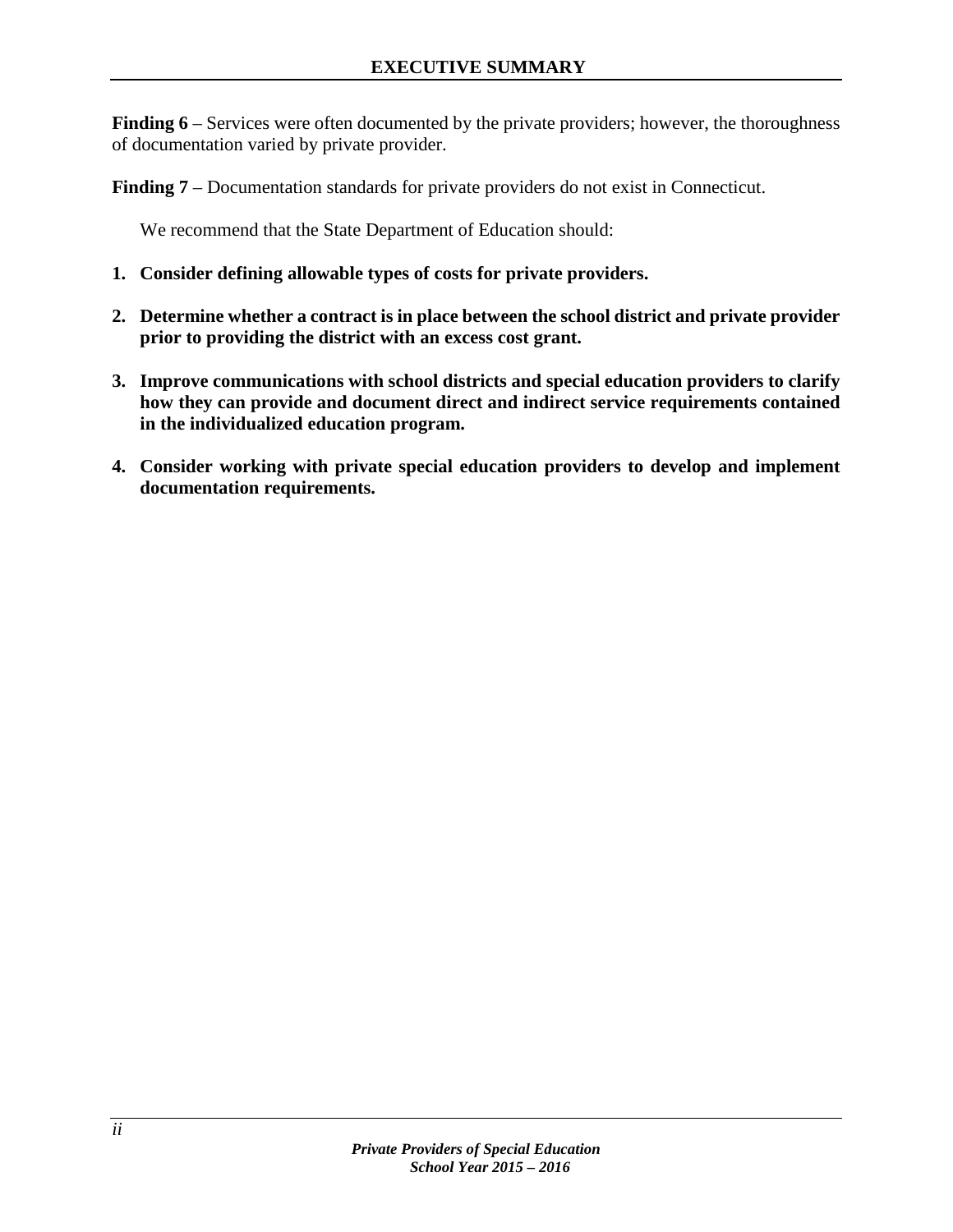# STATE OF CONNECTICUT



AUDITORS OF PUBLIC ACCOUNTS **State Capitol** JOHN C. GERAGOSIAN 210 Capitol Avenue ROBERT J. KANE Hartford, Connecticut 06106-1559

February 22, 2018

# **AUDITORS' REPORT PRIVATE PROVIDERS OF SPECIAL EDUCATION FOR THE SCHOOL YEAR 2015-2016**

<span id="page-4-0"></span>We have audited certain operations of the State Department of Education (SDE) and the following private special education providers: Ben Bronz Academy, Benhaven School, Community Child Guidance Clinic School, Intensive Education Academy, Meliora Academy, Oak Hill School at New Britain, and one other private provider that cannot be named due to restrictions under the Federal Education Rights and Privacy Act (FERPA) and the limited number of students available for review at that school. We examined individualized education programs (IEP), service provision records, and associated financial documents for 63 students in fulfillment of our duties under Section 10-91g of the General Statutes. The scope of our audit included, but was not necessarily limited to, the 2015-2016 school year. The objectives of our audit were to evaluate whether:

- 1. State and local funds to provide special education and related services were spent for allowable costs.
- 2. State and local funds to provide special education and related services from private providers were spent in accordance with each student's individualized education program.
- 3. Documentation supporting the special education services administered by the private providers was present and adequately maintained.

Our methodology included reviewing written policies, procedures, financial records, minutes of meetings, and other pertinent documents. We interviewed private providers and public school district personnel, and acquired information about private providers from the State Department of Education, including documents obtained as part of its private provider approval process. We reviewed special education services (e.g. occupational therapy and speech and language pathology) and tested selected transactions. We obtained an understanding of internal controls that we deemed significant within the context of the audit objectives and assessed whether such controls were properly designed and placed in operation. We tested certain of those controls to

*1*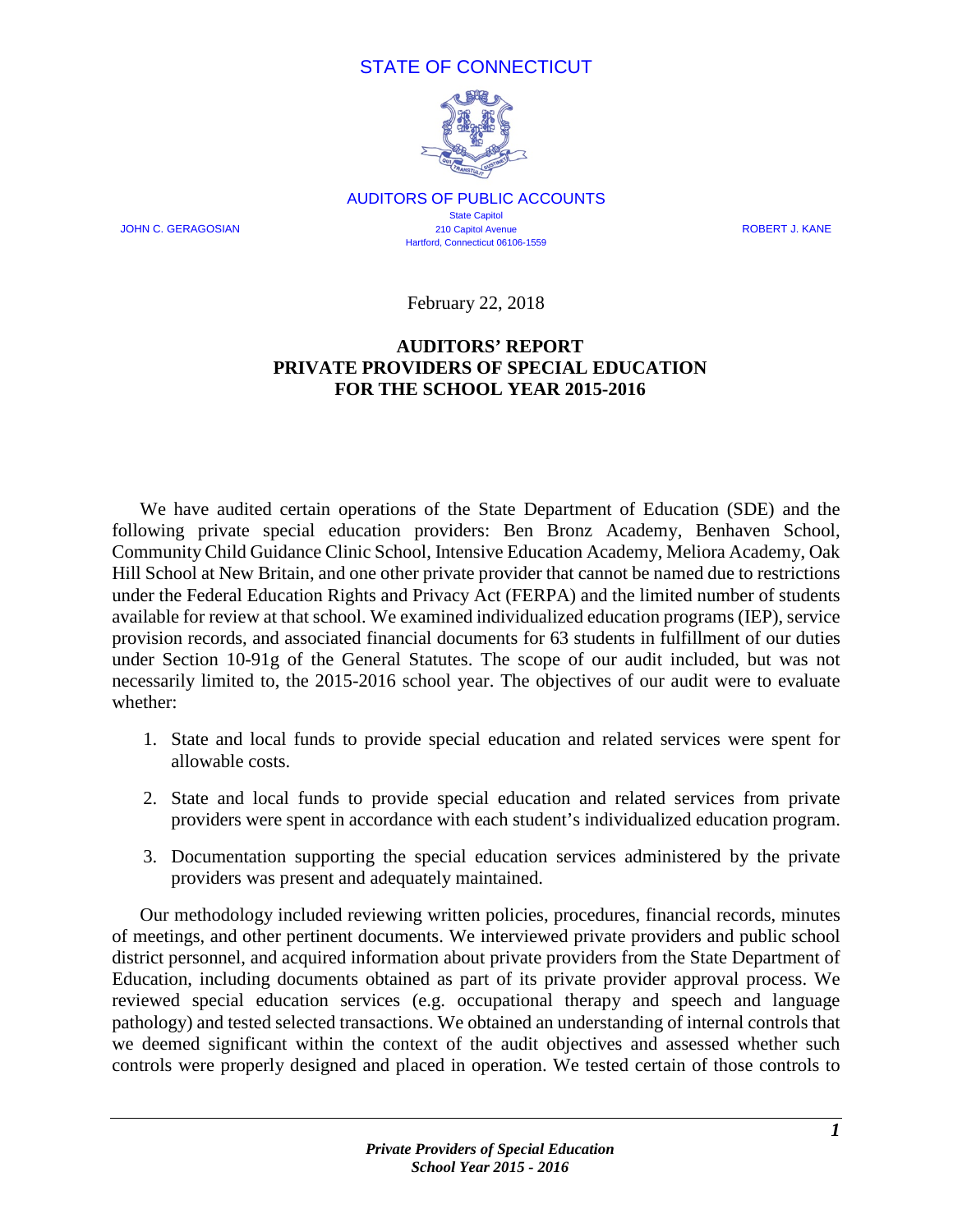obtain evidence regarding the effectiveness of their design and operation. We also obtained an understanding of legal provisions that are significant within the context of the audit objectives, and we assessed the risk that illegal acts, including fraud, and violations of contracts, grant agreements, or other legal provisions could occur. Based on that risk assessment, we designed and performed procedures to provide reasonable assurance of detecting instances of noncompliance significant to those provisions.

We conducted our audit in accordance with the standards applicable to performance audits contained in Government Auditing Standards, issued by the Comptroller General of the United States. Those standards require that we plan and perform our audit to obtain sufficient, appropriate evidence to provide a reasonable basis for our findings and conclusions based on our audit objectives. We believe that the evidence obtained provides such a basis. The accompanying Résumé of Operations is presented for informational purposes. This information was obtained from either SDE management or a private provider and was not subjected to the procedures applied in our audit of private providers.

For the areas audited, we determined that allowable costs are not defined and the use of written contracts is inconsistent, making it difficult to determine whether certain costs are acceptable. We found that 1 provider inappropriately used indirect services to fulfill its direct service requirements within an individualized education program. Documentation supporting the private provider special education services varied greatly, and there is no set standard with which to measure adequacy. In some cases, documentation was not present.

The State Auditors' Findings and Recommendations section in this report presents our findings and recommendations in accordance with Section 10-91g of the General Statutes.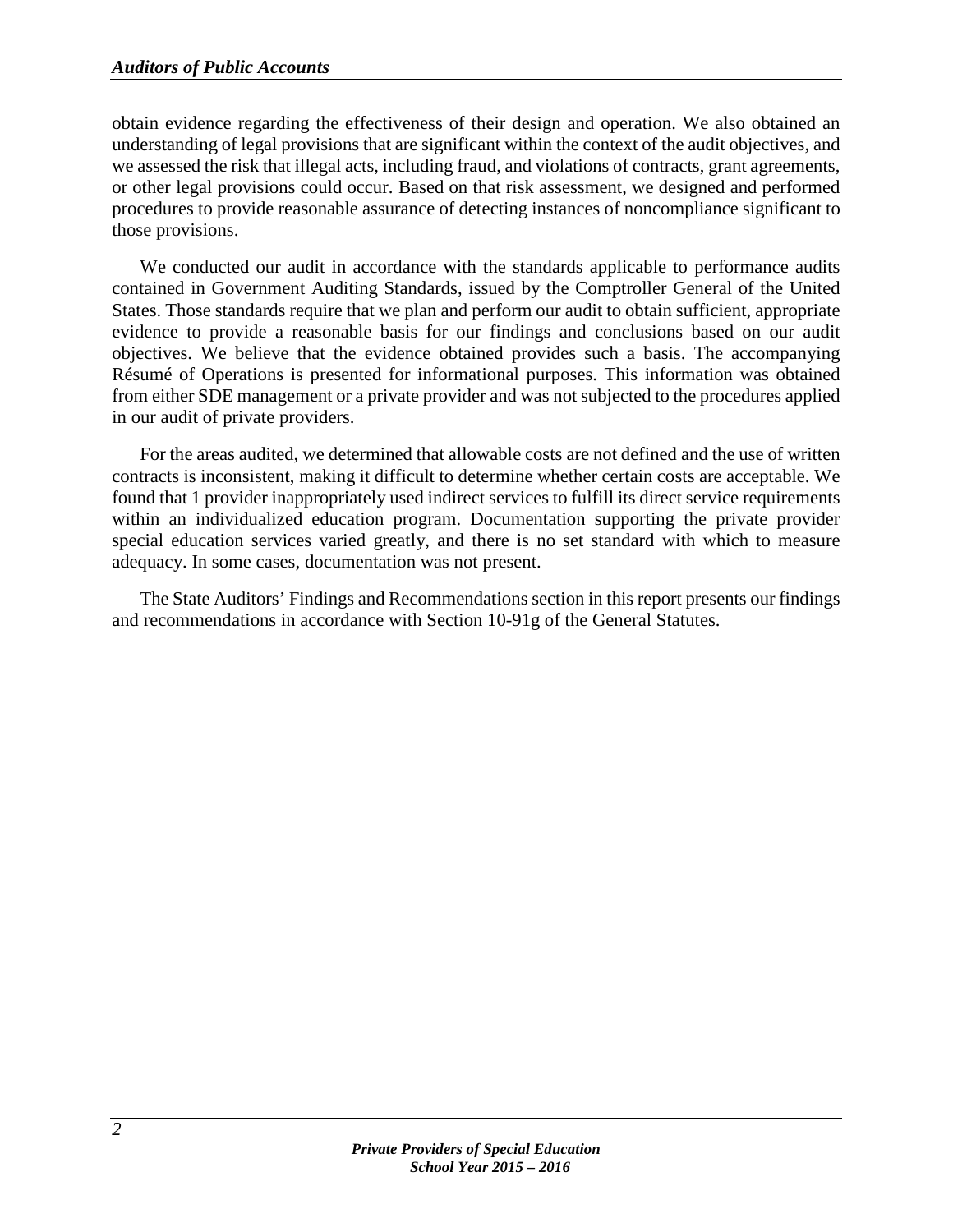# <span id="page-6-0"></span>**COMMENTS**

# <span id="page-6-1"></span>**Background**

Effective July 1, 2015, Public Act 15-5 (Sections 278 through 281) required the Auditors of Public Accounts (Auditors) to conduct audits of all approved and non-approved private providers of special education. The Auditors' duties related to these audits appear in Sections 2-90 (i) and 10-91g of the General Statutes. Public Act 15-5 also established a number of new requirements for the Connecticut State Department of Education, boards of education (BOE), private providers of special education services, and Regional Education Service Centers.

Public Act 15-5 was based on the findings and recommendations of the Municipal Opportunities and Regional Efficiencies (MORE) Commission. The MORE Commission report stated that special education in Connecticut is funded from 3 sources: 30% from state funds, 63% from local funds, and 7% from federal funds.

The following summarizes the statutory requirements that relate to our audits of private providers:

- Private providers of special education services are defined as organizations that receive state or local funding to provide special education services under an individualized education program (IEP) or services plan (ISP). The Auditors, while acting as an agent of local and regional boards of education, will audit the records and accounts of private providers that have agreements with the boards and have received any state or local funds for special education.
- The audits are to be performed for each private provider at least once during a seven-year period. Each year, the audits should be evenly split between approved and non-approved private providers, as practical, with priority given to those private providers that 1) received the greatest total amount of state or local funds for the provision of special education services, 2) served the highest number of special education students, and 3) received the highest proportion of state and local funds in relation to their total operational expenses.
- Annually, each local and regional board of education will provide the Auditors with the number of students under its jurisdiction who receive special education services from private providers and the amounts paid to such private providers during the previous fiscal year.

# **Changes to Special Education Statutes**

In February of 2017, our office released an <u>Interim Report on Special Education Private</u> [Provider Audits.](https://www.cga.ct.gov/apa/reports/special/SPECIAL_Interim%20Report%20on%20Special%20Education%20Private%20Provider%20Audits_20170206.pdf) That report included several recommendations that would allow our office the flexibility and discretion to conduct these special education audits in a more effective manner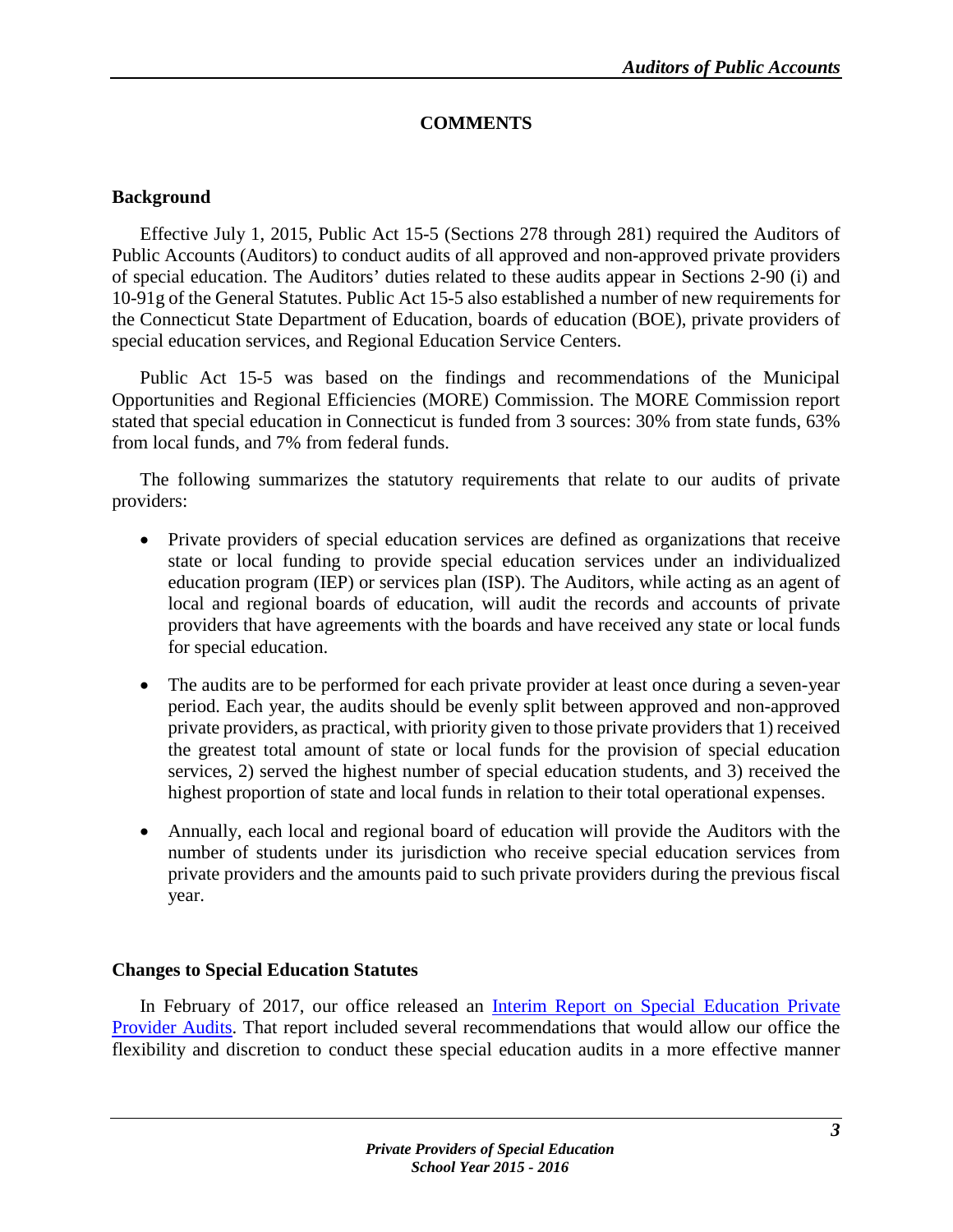based on limited resources possessed by our office. These recommendations included a request that the General Assembly enact specific changes to the special education audit statutes.

During the 2017 legislative session, the General Assembly passed [Public Act 17-173.](https://www.cga.ct.gov/2017/ACT/pa/2017PA-00173-R00HB-07253-PA.htm) Under the act (in sections 6 through 8), the auditors must conduct such audits as often as they deem necessary using a risk-based approach, rather than auditing each provider at least once every seven years as required by prior law. The act also removes the requirement that half of these audits conducted in a year must be of SDE-approved private providers, and the other half be of non-approved private providers. Instead, it specifies that our office must audit both types of providers.

Additionally, the act requires boards of education and private providers to give the auditors any information the auditors deem necessary to conduct the audit.

# <span id="page-7-0"></span>**Explanation of Differences between the Interim and Current Reports**

This report differs from the interim report in several important areas, including: audit objectives, identification of types of private providers, number of student records audited, and report findings and recommendations. These differences evolved after gaining additional knowledge in this audit area, further discussions with personnel from the State Department of Education, access to additional databases, and subsequent analyses.

**Audit objectives.** The interim report identified 3 audit objectives: 1) determining whether private providers delivered the required services in accordance with the individualized education program; 2) assessing the quality and benefit of services; and 3) obtaining unit cost measures to compare reasonableness of costs. Building on the experience and knowledge gained from the interim audit, we refined the second and third audit objectives: 2) determining whether state and local funds to provide special education and related services were expended for allowable costs; and 3) assessing whether documentation supporting the special education services administered by the private providers was present and adequately maintained.

**Types of private providers.** The interim report referred to 123 approved private providers; however, subsequent discussions with the State Department of Education clarified that the department's automated systems do not have separate categories for SDE-approved private providers and out-of-state private providers approved by the state in which they are located. When we remove the out-of-state providers and the providers with multiple locations, there are 68 SDEapproved private providers. The current report contains additional information on other types of private providers that we learned about since the interim report.

**Student records examined.** The interim report contained information on 6 private providers and 51 student records. We include information pertaining to a 7th private provider in this report. This information, which was not available until after publication of the interim report, brings the total number of student records audited to 63.

**Findings and recommendations.** Because we refined our audit objectives in the current report, the findings and recommendations also differ. Many of the recommendations from the interim report were implemented in **Public Act 17-173** (Section 6-8), and are discussed in this report in the changes to special education statutes section.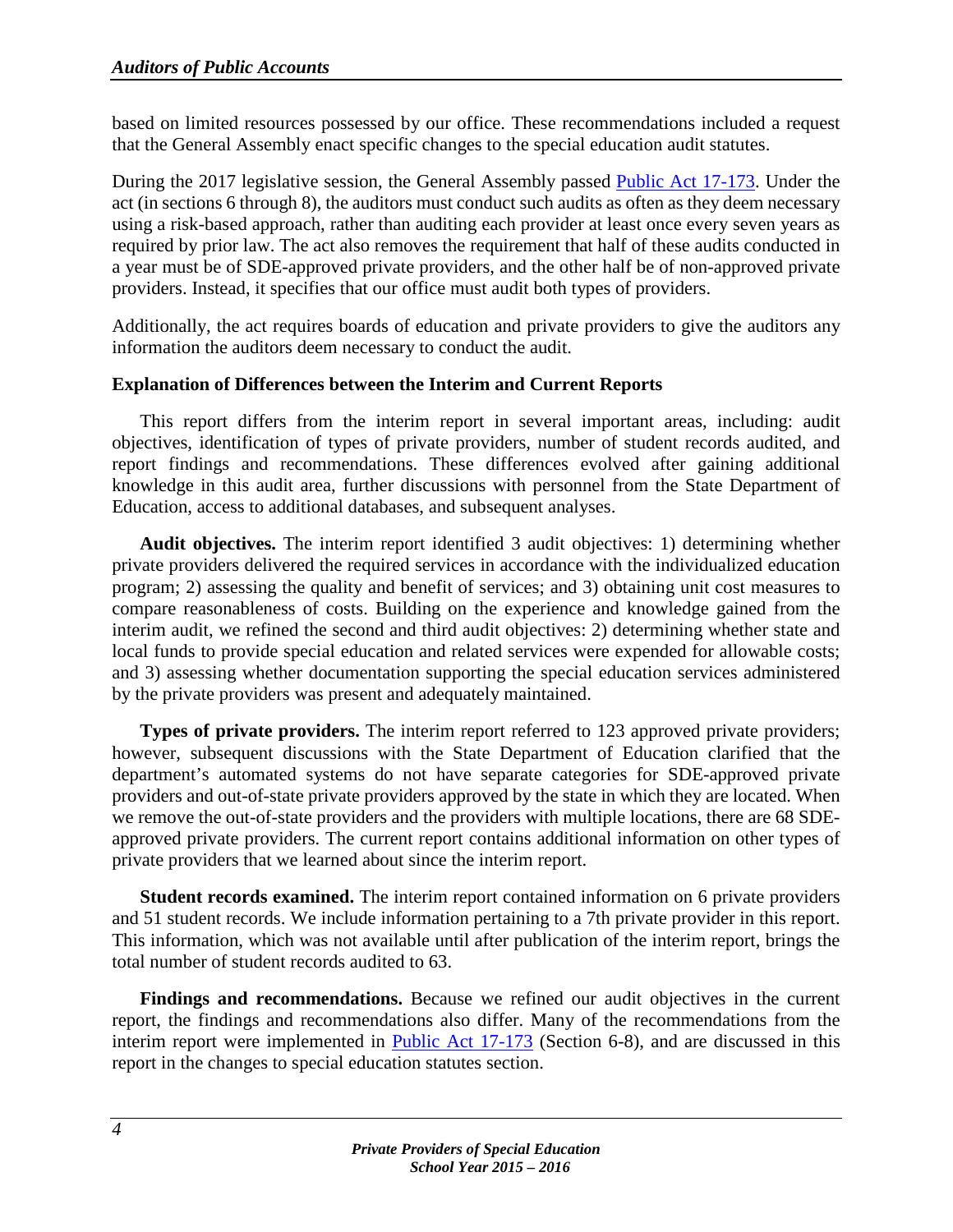# <span id="page-8-0"></span>**Legislative Requirements and Private Providers**

According to the original special education audit language in Section 10-91g (c), The Auditors of Public Accounts shall conduct the audit described in subsection (b) of this section as follows: (1) At least once for each private provider of special education services during a period of 7 years, except that no private provider of special education services shall have its records and accounts so examined more than once during such five-year period, unless the auditors have found a problem with the records and accounts of such private provider of special education services during such five-year period; (2) as practical, approximately half of such audits conducted in a year shall be of private providers of special education services approved by the Department of Education and approximately half of such audits conducted in such year shall be of private providers of special education services not approved by the Department of Education; and (3) priority of conducting such audits, as practical, shall be given to those private providers of special education services (A) that receive the greatest total amount of state or local funds for the provision of special education services to students, (B) that provide special education services to the highest number of students for whom an individual services plan has been written by a local or regional board of education, and (C) that have a highest proportion of state and local funds for the provision of special education services in relation to their total operational expenses.

To identify the universe of private providers to audit during the 7-year audit cycle, we interviewed SDE personnel and requested information maintained in two SDE databases.

SDE-approved private providers must be located in Connecticut, be considered a provider of special education, and be meeting and maintaining SDE requirements for such approval. SDE nonapproved providers fall into one of the following four types:

- 1. Connecticut provider of special education program that is not approved by SDE;
- 2. Connecticut provider of a transitional/vocational program that is certified as a vendor by a state agency other than SDE (e.g., Department of Developmental Services);
- 3. Out-of-state provider approved by the home state and, therefore, is recognized by SDE as having an out-of-state approval (reciprocity); or
- 4. Out-of-state provider that is NOT approved by the home state and, therefore, NOT recognized by SDE (no reciprocity).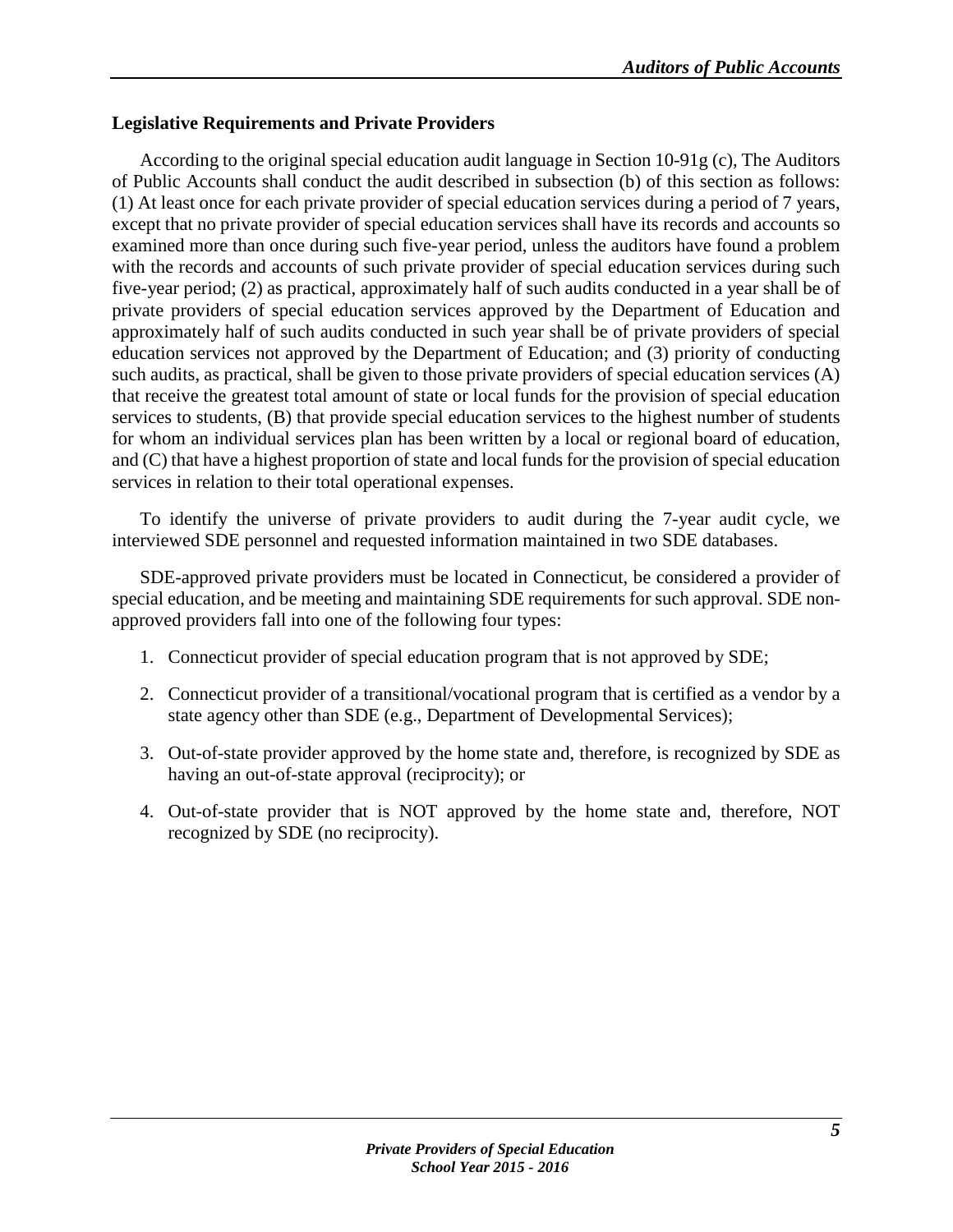|                            | <b>Table 1. Distinctions Between Types of Private Providers</b>                |                                                                           |                                                                                       |                                                                                                                                              |  |  |  |
|----------------------------|--------------------------------------------------------------------------------|---------------------------------------------------------------------------|---------------------------------------------------------------------------------------|----------------------------------------------------------------------------------------------------------------------------------------------|--|--|--|
| <b>Located</b><br>in $CT?$ | <b>Considered</b><br><b>Provider of</b><br><b>Special</b><br><b>Education?</b> | Meet or<br><b>Maintain</b><br><b>Requirements</b><br>for SDE<br>Approval? | <b>If Not</b><br><b>Located</b> in<br>CT,<br><b>Approved by</b><br><b>Home State?</b> | <b>Type of Private Provider</b>                                                                                                              |  |  |  |
| Yes                        | <b>Yes</b>                                                                     | <b>Yes</b>                                                                | N/A                                                                                   | SDE-approved providers (APSEPs)                                                                                                              |  |  |  |
|                            |                                                                                |                                                                           |                                                                                       | SDE non-approved providers:                                                                                                                  |  |  |  |
| <b>Yes</b>                 | <b>Yes</b>                                                                     | N <sub>0</sub>                                                            | N/A                                                                                   | CT provider of special education program not<br>approved by SDE                                                                              |  |  |  |
| <b>Yes</b>                 | N <sub>0</sub>                                                                 | N/A                                                                       | N/A                                                                                   | CT provider of transitional/vocational program<br>certified as vendor by an agency other than SDE                                            |  |  |  |
| N <sub>0</sub>             | <b>Yes</b>                                                                     | N/A                                                                       | <b>Yes</b>                                                                            | Out-of-state provider approved by the home state and,<br>therefore, recognized by SDE as having this out-of-<br>state approval (reciprocity) |  |  |  |
| N <sub>0</sub>             | <b>Yes</b>                                                                     | N/A                                                                       | N <sub>o</sub>                                                                        | Out-of-state provider NOT approved by the home<br>state and, therefore, NOT recognized by SDE (no<br>reciprocity)                            |  |  |  |

Table 1 shows the distinctions between these types of private providers.

# <span id="page-9-0"></span>**Reporting**

Each audited private provider and SDE was given an opportunity to comment on the findings and recommendations, and their responses are included within this report. In accordance with Section 10-91g (e), we will distribute this report to the school districts sending students to the private provider, the Commissioner of the State Department of Education, and the joint standing committee of the General Assembly having cognizance of matters relating to education. The audited private providers will also receive this report.

# <span id="page-9-1"></span>**Overview of Private Providers of Special Education Services**

# <span id="page-9-2"></span>**Students Served**

EdSight is a public portal for the State Department of Education containing data on students, educators, instruction, and performance. EdSight data indicated there were 522,906 Connecticut students in grades K-12 during the 2015-16 school year. Special education students totaled 70,055, which represents 13.4% of the student population. Approximately 3,200 of the 70,055, or 5% of the special education students, and 0.6% of the total student population were educated by an SDE approved or non-approved private provider of special education.

Figure 1 shows that, for the 70,055 special education students in Connecticut, the most prevalent primary disability is categorized as a learning disability, which includes speech or language impairment. The subset of 3,200 special education students educated by private providers, in contrast, are more likely to have primary disabilities of emotional disturbance or autism.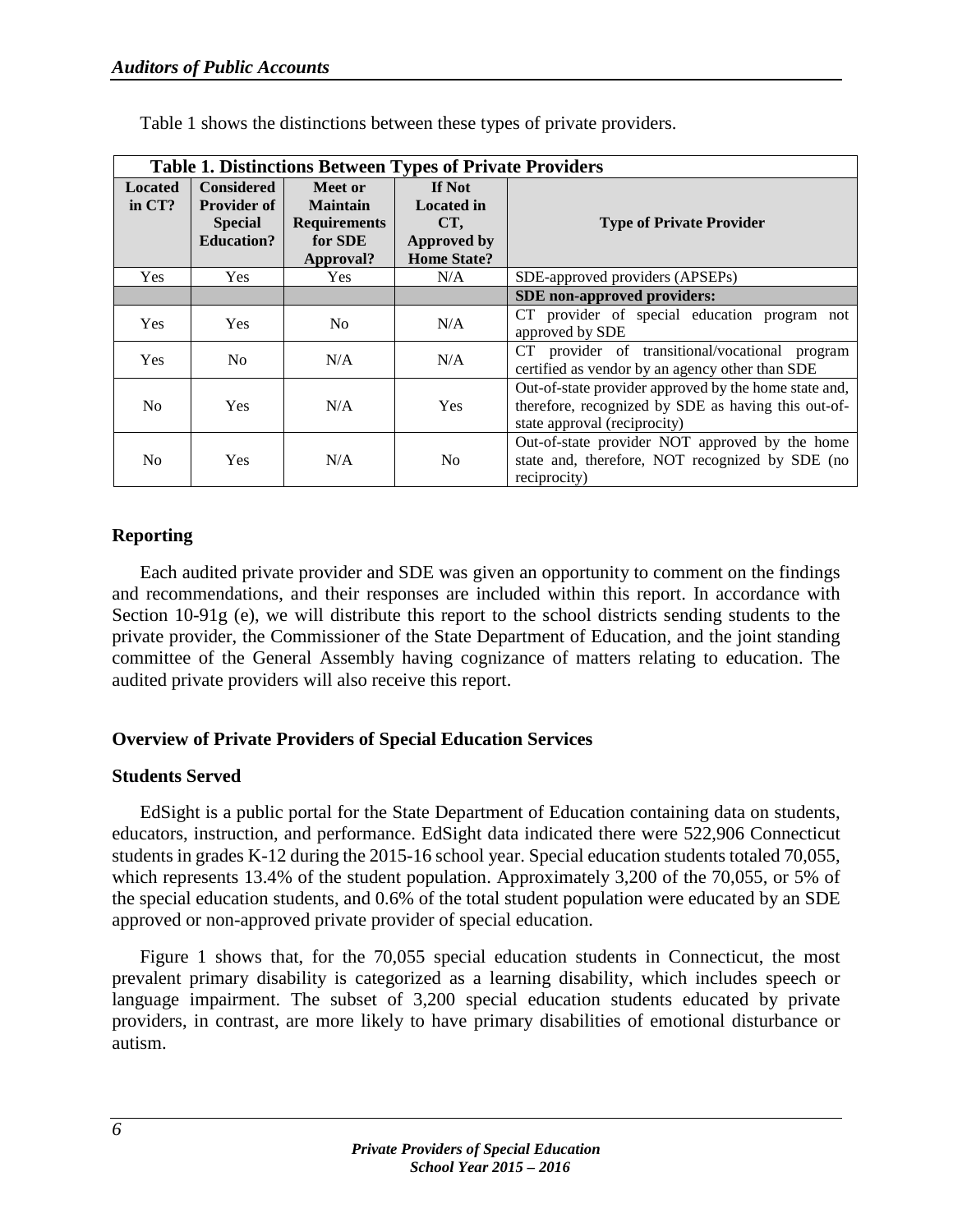

**Figure 1. 2015-16 Comparison of Disability Type for All Special Education Students vs. Students Placed With Private Providers of Special Education**

# <span id="page-10-0"></span>**Private Provider Types**

Table 2 gives details of student and provider counts by the type of private provider. Information regarding the 202 SDE non-approved private providers is also included in this table. Table 2 shows that the majority of students (85.6%) attend programs at SDE-approved private providers.

| Table 2. Number of Providers and Students Per Category of Private Provider                                          |                                            |                                                       |                           |                                         |  |  |
|---------------------------------------------------------------------------------------------------------------------|--------------------------------------------|-------------------------------------------------------|---------------------------|-----------------------------------------|--|--|
| Category<br>(Data as of Fall 2015)                                                                                  | <b>Total No.</b><br>of<br><b>Providers</b> | No. of<br><b>Providers</b><br>with<br><b>Students</b> | No. of<br><b>Students</b> | <b>Percent</b><br>of<br><b>Students</b> |  |  |
| <b>SDE-approved</b> private providers of special education<br>programs (APSEPs)                                     | 68                                         | 66                                                    | 2,738                     | 85.6%                                   |  |  |
| <b>SDE</b> non-approved providers of special education:                                                             |                                            |                                                       |                           |                                         |  |  |
| CT provider not approved by SDE as an APSEP                                                                         | 10                                         | 10                                                    | 76                        | 2.3%                                    |  |  |
| Provider of transitional/vocational program <i>certified as a</i><br><i>vendor</i> by a state agency other than SDE | 92                                         | 40                                                    | 236                       | 7.4%                                    |  |  |
| Out-of-state provider approved by the home state and,<br>therefore, <i>recognized</i> by SDE                        | 94                                         | 41                                                    | 140                       | 4.4%                                    |  |  |
| Out-of-state provider NOT approved by the home state and,<br>therefore, not recognized by SDE                       | 6                                          | 5                                                     | 10                        | 0.3%                                    |  |  |
| <b>Subtotal</b>                                                                                                     | 202                                        | 96                                                    | 462                       | 14.4%                                   |  |  |
| <b>Total</b>                                                                                                        | 270                                        | 162                                                   | 3,200                     | 100%                                    |  |  |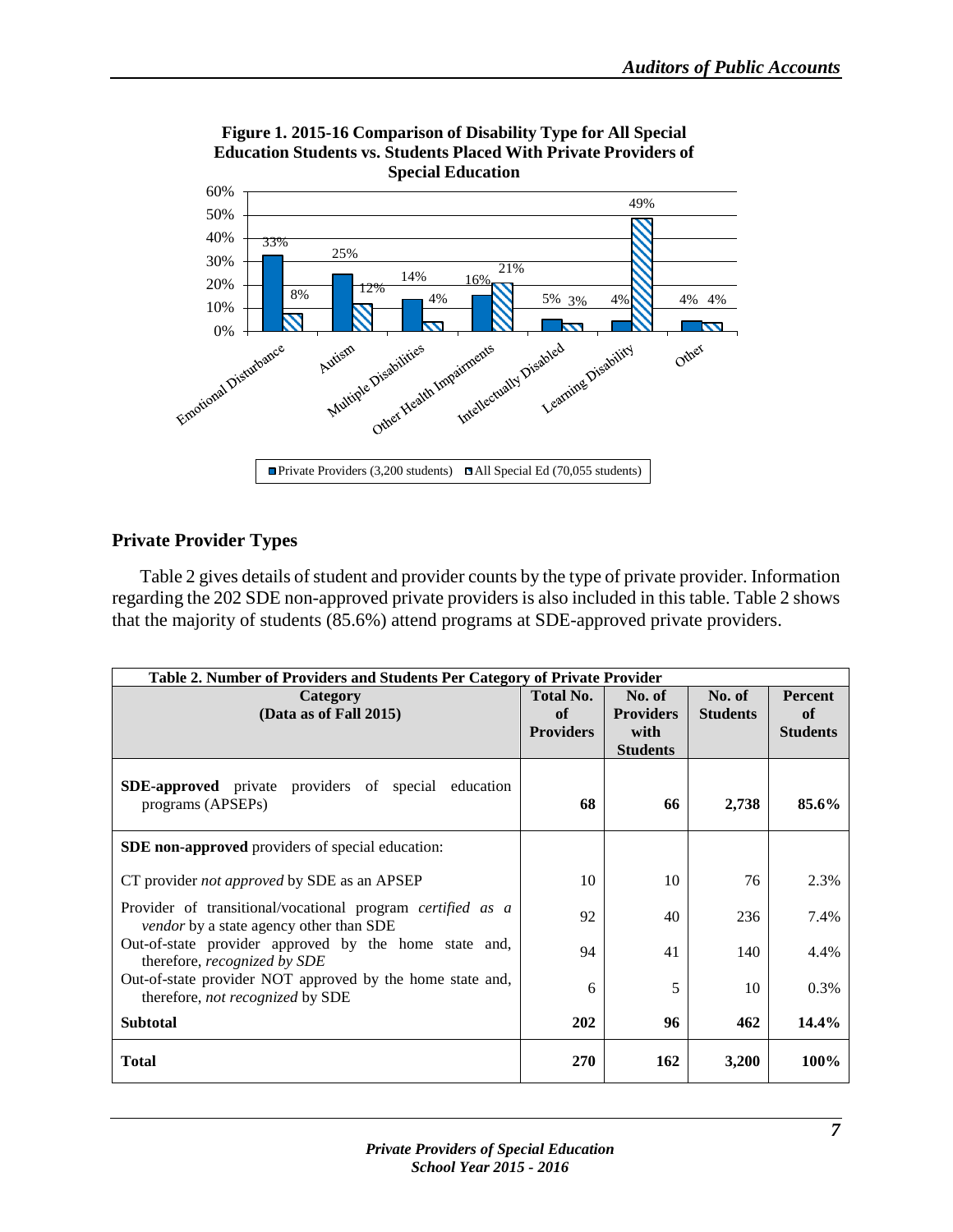# <span id="page-11-0"></span>**Tuition**

Costs associated with services at each private provider may vary, depending on the nature of services provided. The 7 audited private providers administered services to students with autism, emotional disturbances, and other disabilities to populations ranging from approximately 20 to 50 students. Table 3 summarizes data provided by SDE for the tuition days and costs at the 7 audited private providers as of March 2016. We note that the data may not represent the total population at each private provider as SDE only captures the data for students for whom the school district sought excess cost grant reimbursement. Students within each school have varying service requirements that may be reflected in the range of tuition costs.

| Table 3. Tuition for Students for excess Cost Grant Reimbursement Expected: March 2016 |                               |                     |                                           |  |
|----------------------------------------------------------------------------------------|-------------------------------|---------------------|-------------------------------------------|--|
| <b>Private Providers</b>                                                               | <b>Tuition</b><br><b>Days</b> | <b>Tuition Cost</b> | Average<br>Cost per<br><b>Tuition Day</b> |  |
| Meliora Academy                                                                        | 10,415                        | \$9,074,784         | \$871                                     |  |
| Benhaven School                                                                        | 10,458                        | 5,748,450           | 550                                       |  |
| Oak Hill at New Britain                                                                | 7,370                         | 3,274,349           | 444                                       |  |
| Other - Unnamed Provider (Due to FERPA)                                                | 10,134                        | 3,819,983           | 377                                       |  |
| Community Child Guidance Clinic School                                                 | 5,941                         | 2,104,027           | 354                                       |  |
| <b>Intensive Education Academy</b>                                                     | 5,904                         | 1,939,333           | 328                                       |  |
| Ben Bronz Academy                                                                      | 4,128                         | 1,150,185           | 279                                       |  |
|                                                                                        |                               |                     |                                           |  |

# <span id="page-11-1"></span>**Confidential Information**

Some of our reports and certain supporting documentation related to private provider audits may include student information that we must keep confidential in accordance with both the Federal Educational Records Privacy Act (FERPA) and Section 10-10a (e) of the General Statues. As it relates to the audits, FERPA protects the privacy of student education records. Section 10-10a (e) of the General Statues indicates that the records contained in the SDE Public School Information System "shall not be considered a public record for the purposes of section 1-210 of the Freedom of Information Act." Therefore, all of our work papers and reports must be monitored to protect personally identifiable student information. Before issuing any report related to private provider audits, we will submit a draft to SDE for review and approval for privacy compliance purposes. SDE reviewed this report for those purposes. For reports containing protected data, public distribution is prohibited.

# <span id="page-11-2"></span>**Related Audit Reports**

Background information may be found in the February 6, 2017 APA report titled [Interim](https://www.cga.ct.gov/apa/reports/special/SPECIAL_Interim%20Report%20on%20Special%20Education%20Private%20Provider%20Audits_20170206.pdf)  [Report on Special Education Private Provider Audits.](https://www.cga.ct.gov/apa/reports/special/SPECIAL_Interim%20Report%20on%20Special%20Education%20Private%20Provider%20Audits_20170206.pdf) We are also issuing 2 other audits providing detailed descriptions of the SDE process for approving and monitoring: 1) [The State Department](https://www.cga.ct.gov/apa/reports/performance/PERFORMANCE_State%20Department%20of%20Education%27s%20Approval%20Process%20of%20Private%20Special%20Education%20Programs%20and%20Oversight%20of%20Non-approved%20Programs_20180222.pdf)  [of Education's Approval Process of Private Special Education Programs and Oversight of Non-](https://www.cga.ct.gov/apa/reports/performance/PERFORMANCE_State%20Department%20of%20Education%27s%20Approval%20Process%20of%20Private%20Special%20Education%20Programs%20and%20Oversight%20of%20Non-approved%20Programs_20180222.pdf)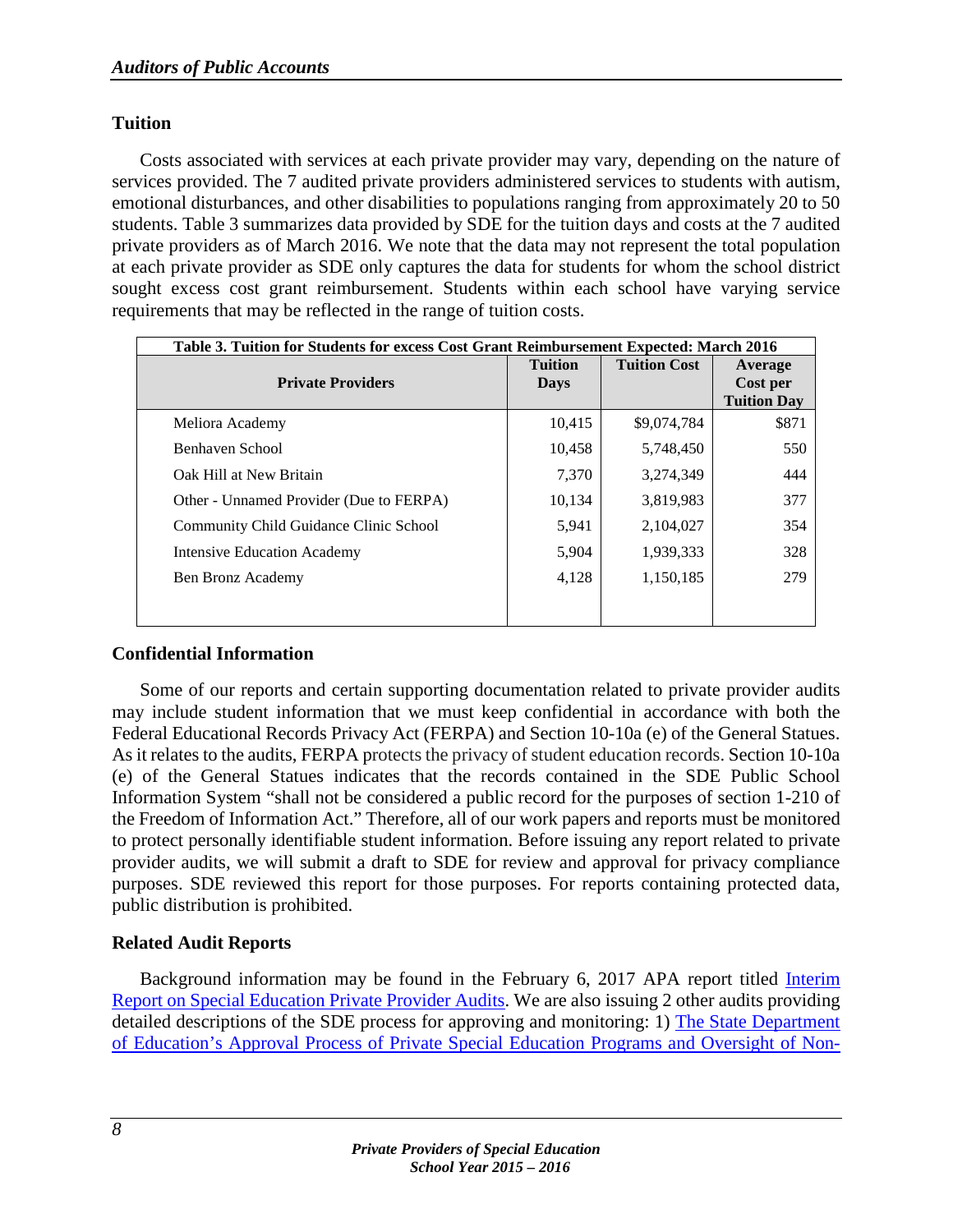[approved Programs;](https://www.cga.ct.gov/apa/reports/performance/PERFORMANCE_State%20Department%20of%20Education%27s%20Approval%20Process%20of%20Private%20Special%20Education%20Programs%20and%20Oversight%20of%20Non-approved%20Programs_20180222.pdf) and 2) [Approval and Monitoring of Contracts or Other Arrangements](https://www.cga.ct.gov/apa/reports/performance/PERFORMANCE_Monitoring%20of%20Contracts%20or%20Other%20Arrangements%20between%20Local%20and%20Regional%20Boards%20of%20Education%20and%20Private%20Providers%20of%20Special%20Education_20180222.pdf)  [Between Local and Regional Boards of Education and Private Providers of Special Education.](https://www.cga.ct.gov/apa/reports/performance/PERFORMANCE_Monitoring%20of%20Contracts%20or%20Other%20Arrangements%20between%20Local%20and%20Regional%20Boards%20of%20Education%20and%20Private%20Providers%20of%20Special%20Education_20180222.pdf)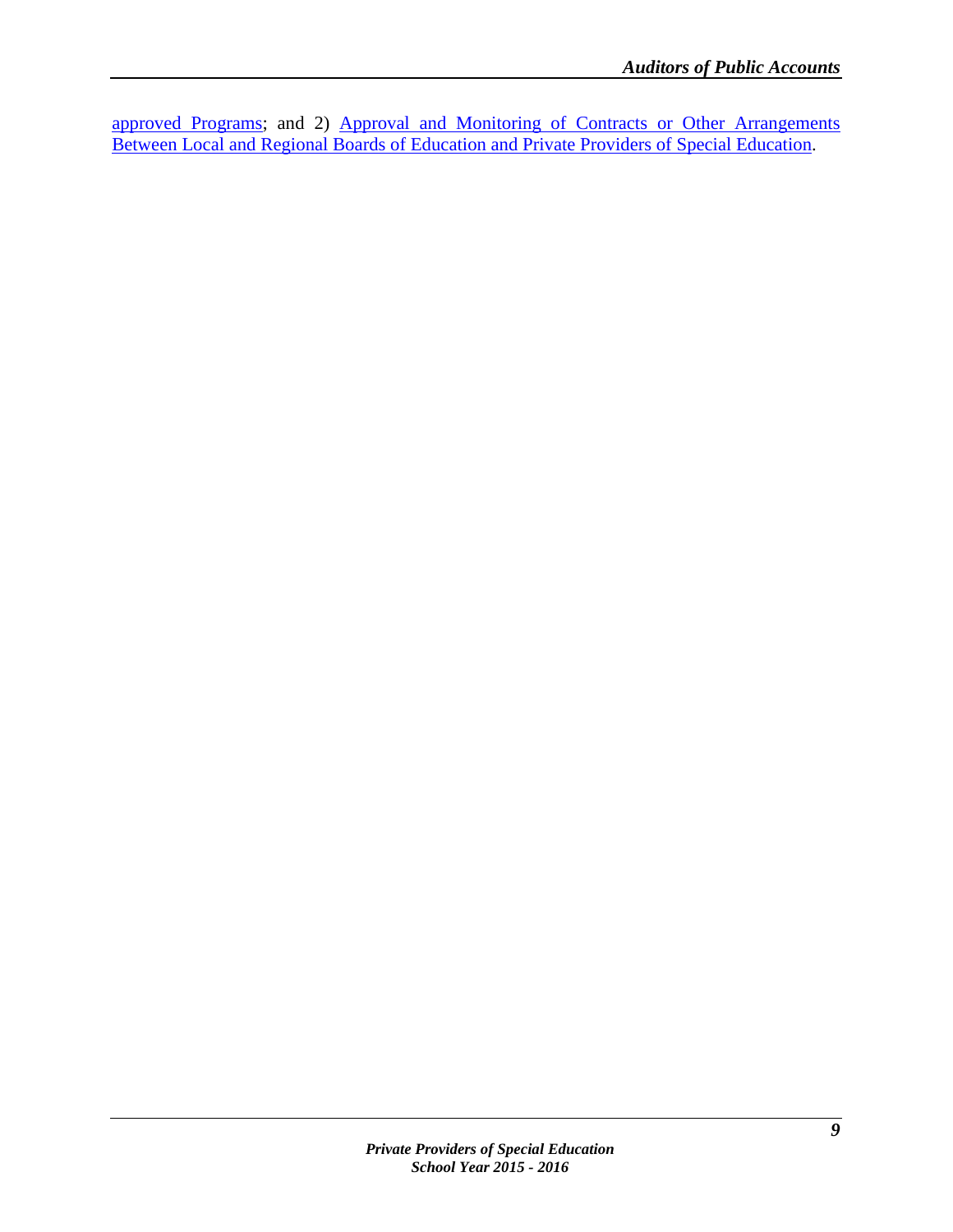# **STATE AUDITORS' FINDINGS AND RECOMMENDATIONS**

<span id="page-13-0"></span>Based on audits of 7 private special education providers, findings and associated recommendations are presented below for each of the 3 audit objectives. The following table shows which private providers we asked to respond to each recommendation and which recommendations applied to the State Department of Education or the school districts. We did not request a response from the school districts since we were acting as their agent during the audited period.

| Rec.<br>No. | Finding<br>No. | <b>SDE</b> | Meliora       | Benhaven | Oak<br>Hill New<br>Britain | Unnamed<br>(FERPA) | CCGCS | Intensive<br>Education | Ben<br><b>Bronz</b> | <b>LEA</b> |
|-------------|----------------|------------|---------------|----------|----------------------------|--------------------|-------|------------------------|---------------------|------------|
| and 2       |                | $*$        | $\frac{1}{2}$ | $*$      | *                          | $*$                | *     | $\ast$                 | $*$                 |            |
|             | ⌒              | $*$        | $\frac{1}{2}$ |          |                            |                    |       |                        |                     |            |
|             |                | *          | *             | $*$      |                            |                    | *     | *                      |                     |            |
|             |                | $*$        | 宋             | $*$      |                            |                    | *     | *                      |                     | $*$        |
|             |                | $*$        |               | $*$      |                            |                    |       |                        |                     |            |
| 4           |                | $*$        |               |          |                            |                    |       |                        |                     |            |
|             |                | $*$        | 宋             | ×.       | $*$                        | $*$                | *     | $*$                    | $*$                 |            |

# <span id="page-13-1"></span>**Allowable Costs Undefined and Contract Usage Inconsistent**

**Finding 1** – Allowable costs are not defined by statute, regulation, or policy. Therefore, it is hard to make a clear determination whether providers expended state and local funds for costs considered acceptable.

The first audit objective was to determine whether state and local funds to provide special education and related services were spent for allowable costs. Connecticut does not define types of allowable costs for private special education providers; therefore, we could not determine whether providers had expended state and local funds for allowable costs. These are matters related to costs incurred by the school districts.

Our review noted that the private providers are either structured as nonprofit organizations under Section 501(c)(3) of the Internal Revenue Code or S-corporations. These structures create different objectives, including whether they are motivated to provide services at a profit.

A nonprofit organization is approved by the Internal Revenue Services as a tax-exempt organization, which has limits to the amount of reserves that can be retained. There is some assurance within these rules that net reserves are not being retained and enriching its members. Certain of these rules include a limit on the amount of profits that can be generated and public reporting of its tax returns. We saw evidence of expenditures that appeared high, including employee benefits. However, without a definition of allowable costs, there is no clear criteria to measure against.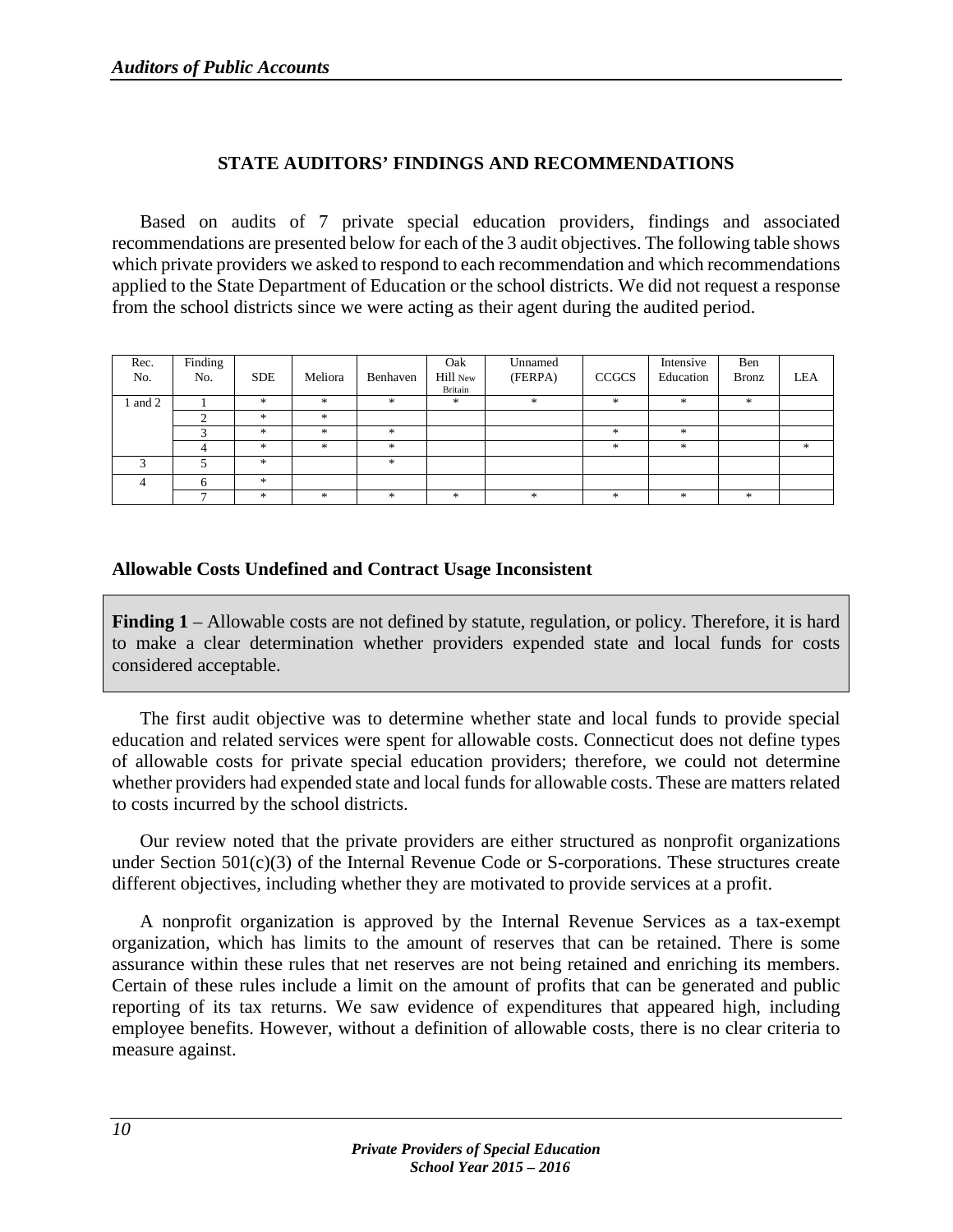An S-corporation is a business in which all profits (or losses) are passed directly to the owner. S-corporations can generate unlimited profits. We saw evidence that the S-corporation charged significantly more than the nonprofit private providers. Without a clear definition of allowable costs, it is difficult to determine whether the for-profit provider overcharged school districts, despite evidence of a significant profit by the provider.

Notably, federal guidelines state that the school district cannot weigh costs when considering services in student individualized education programs. While the legislature charged our office with reviewing allowable costs, the school district must pay for any tuition-based amount, even if it far exceeds the total costs associated with educating students. The result is a net profit that certain providers can take as an owner's draw. We found that one private provider did so.

**Finding 2** – We are concerned that school districts are not contracting for certain types of services with vendors to set forth reasonable expectations, including cost, prior to establishing individualized education programs.

It is evident that the way private providers are organized has a significant impact on the cost of special education services. Under the federal Individuals with Disabilities Education Act (IDEA), children with disabilities have an unconditional right to a free appropriate public education (FAPE). If a particular program or service is necessary to meet the special education needs of a student, the student must receive that service without regard to cost. However, cost may be a factor when choosing among multiple programs that all meet the student's needs. Before consideration of an individualized education program, school districts should be contracting for certain types of services with vendors to set forth reasonable expectations, including cost.

Because Connecticut does not define what types of costs are allowable, it is more difficult to determine whether the costs shown in Table 4, are acceptable. These types of expenditures should elicit further review.

| <b>Table 4. Examples of Annual Private Provider Costs</b> |                       |  |  |  |
|-----------------------------------------------------------|-----------------------|--|--|--|
| <b>Type</b>                                               | <b>Amount in 2016</b> |  |  |  |
| <b>Owner Draw Estimate:</b>                               | \$825,000             |  |  |  |
| <b>Expenses for Employee:</b>                             |                       |  |  |  |
| <b>Apartment Rent</b>                                     | \$20,593              |  |  |  |
| <b>Apartment Telephone</b>                                | \$1,500               |  |  |  |
| <b>Apartment Utilities</b>                                | \$2,065               |  |  |  |
| Cell Phone                                                | \$1,400               |  |  |  |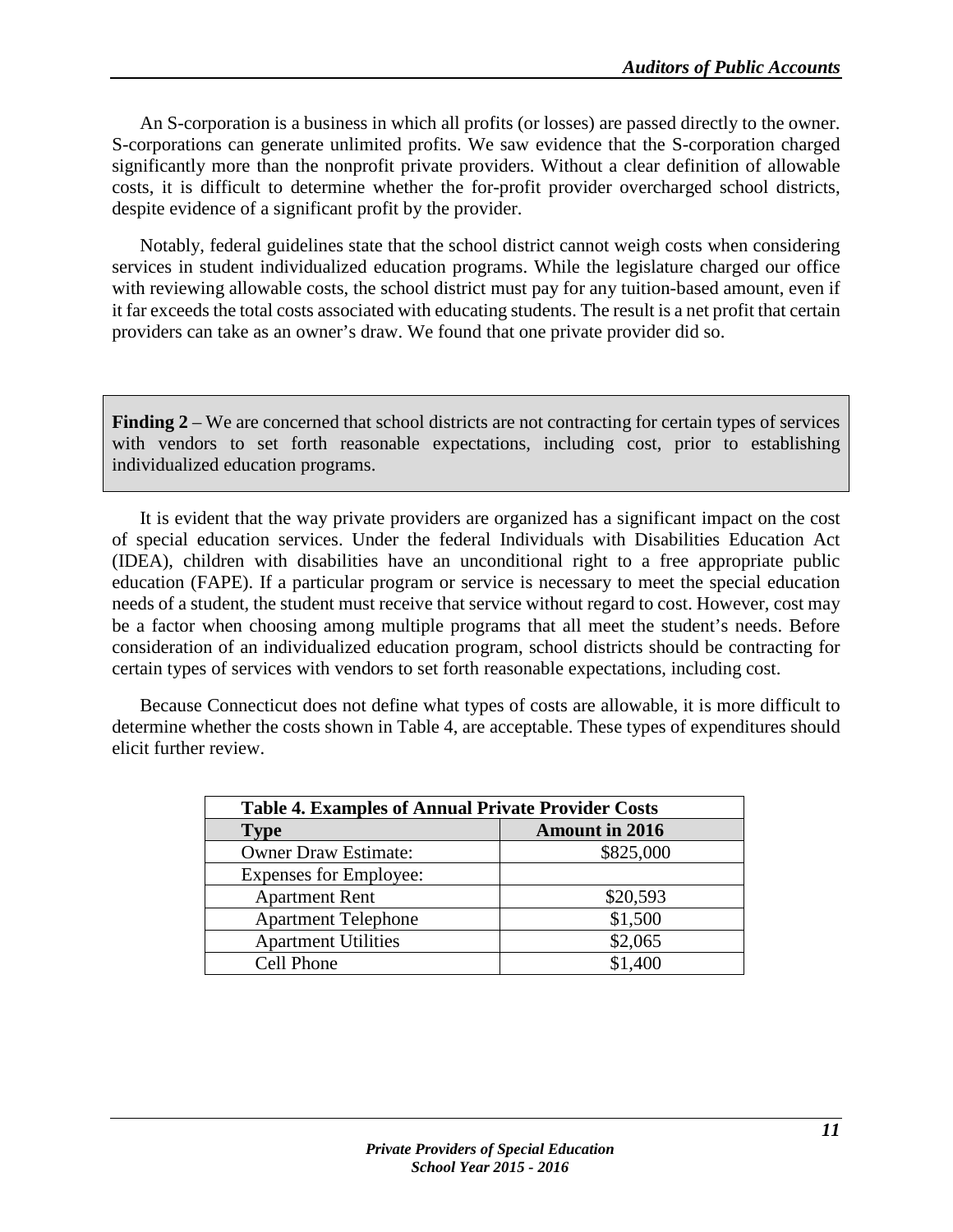**Finding 3** – There were no contracts between the school districts and private providers for 31 of the 63 student records reviewed (49%) at the 7 private providers.

There were no contracts between the school districts and private providers for 31 of the 63 student records reviewed (49%) at the 7 private providers. Many of the contracts we reviewed lacked language detailing the private provider's calculation of tuition and charges for related services. In lieu of contracts, school districts and private providers appeared to rely only on the student IEP and a rate letter sent to the school district by the private provider. The General Statutes and regulations only require a contract between school districts and private providers when the districts apply to the State Department of Education for excess cost grants.

**Finding 4** – We could not find evidence that statutorily required written contracts were executed for 24 of 46 (52%) students whose local district applied to the State Department of Education for excess cost grants.

There was no evidence that contracts were executed for 24 of 46 students for which school districts applied to the State Department of Education for excess cost grants. Section 10-76d (d) of the Connecticut General Statutes requires a contract between a school district and a private provider for excess cost grant reimbursement for a special education student placed out of district. School districts may apply for these grants when the cost to educate a student exceeds the district's basic contribution threshold by four and one half times the net current expenditures per pupil (NCEP) and basic contributions, according to the Special Education Excess Cost Grant User Guide Version 1.2, dated 8/2/2016. Contracts are not required when school districts do not seek excess cost grant reimbursement.

Aside from contracts being required for excess cost grants, sound business practice recommends that vendor contracts include specific language regarding the scope of services, including the contract term, cost of services, and specific provisions on how costs will be calculated, invoiced, and paid. Contracts should also contain clear provider performance objectives and measurements. Payments for services should be linked to those objectives. Contracts should also address standard terms and conditions, entity-specific provisions such as insurance requirements, employee qualifications, and grounds for termination. Both parties should sign the contracts.

School districts applied for excess cost grant reimbursement for 46 of 63, or 73%, of students. Our office examined the records for the 46 students to locate contracts between private providers and the school districts. There is no evidence of executed contracts for 24 of these 46, or 52%, of students. We did find that contracts were in place for 10 of 17, or 59%, of students for which the school districts filed no excess cost grant application (Table 5).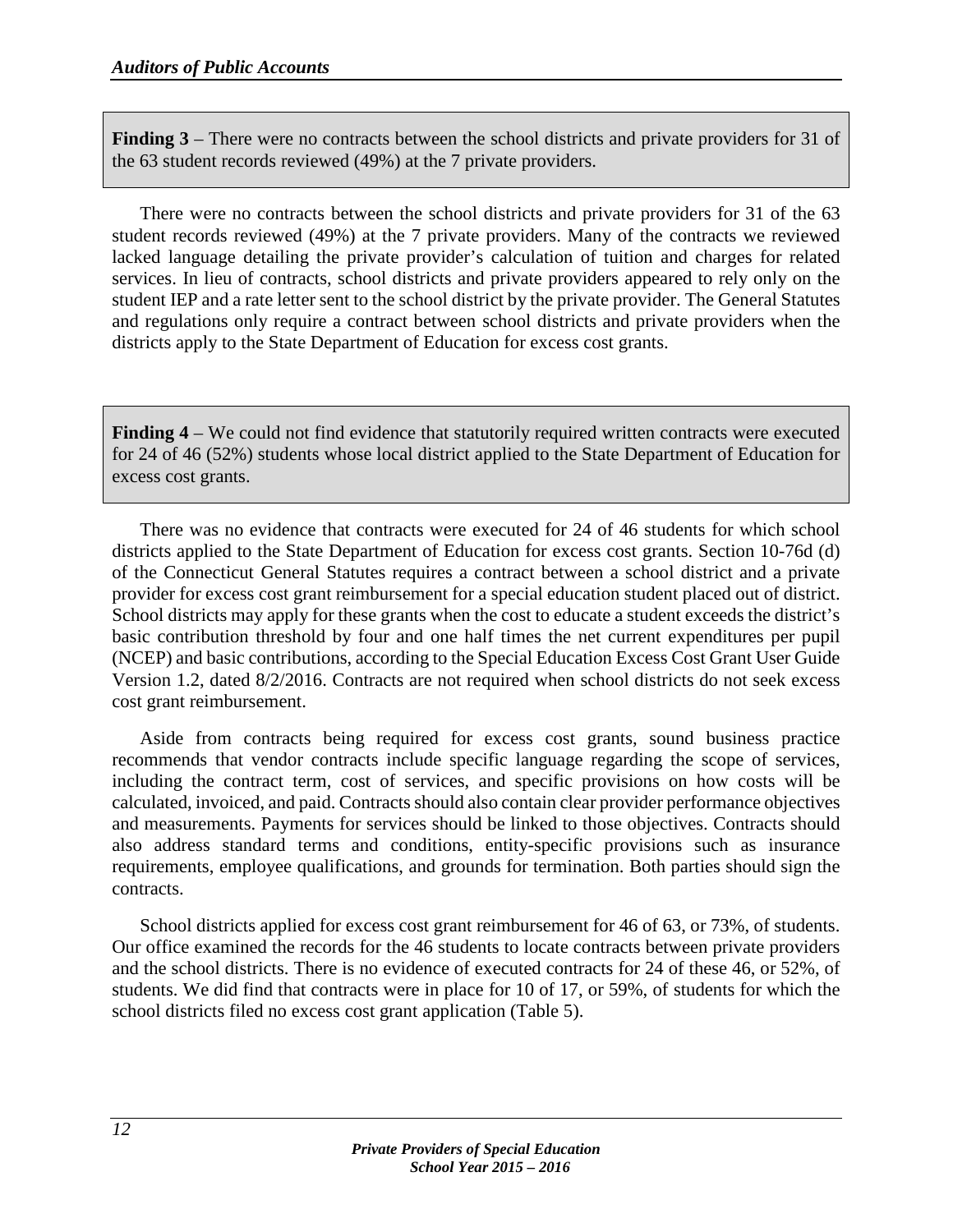| Table 5. Evidence of Contracts and Excess Cost Grant<br><b>Applications for 63 Students</b> |                |                                              |              |    |  |  |
|---------------------------------------------------------------------------------------------|----------------|----------------------------------------------|--------------|----|--|--|
|                                                                                             |                | <b>LEA</b> applied for<br>excess cost grant? | <b>Total</b> |    |  |  |
|                                                                                             |                | Yes                                          | No           |    |  |  |
| Contract<br>found?                                                                          | Yes            | 22                                           |              | 32 |  |  |
|                                                                                             | N <sub>0</sub> | 24                                           |              | 31 |  |  |
|                                                                                             | Total          |                                              |              | 63 |  |  |

*Recommendation:* The State Department of Education should consider defining allowable types of costs for private providers of special education services. **(See Recommendation 1.)**

# *Private Provider*

# *Responses: Meliora Response:*

"While we agree that defining allowable costs for private providers would be helpful, it would need to account for the differences in private programs as it relates to population of students served, level of services (educational and related services), type of services provided i.e. ABA which requires a high level of training to maintain RBT credentials for staff, 1:1 staff to student ratio and BCBA staffing to meet the supervision guidelines for the RBT's (5% of the hours spent providing applied behavior analytic services per month, individual and group supervision, competency assessments and group trainings related to the RBT Task List) as well as ensuring guidelines set by the BACB are met (2 hours of supervision time for every ten hours of programming). In our case this equates to needing 6.25 hours of BCBA supervision per student per week (412.5 hours per week) and a total of eight full time BCBA's on staff. Additional comments regarding total tuition costs: The total tuition costs that are summarized by the state audit are accurate. However, it is important to note that our school's tuition is high due in part to 5 reasons:

- Our school accepts some very challenging students most of whom have not succeeded in other special education programs. Some of our students require 2:1 or occasionally 3:1 support.
- Several students receive extended day services at times with 2 staff members assigned to them. This can increase the number of hours the student is supported by 8-10 hours per week. Additionally, students who exhibit behaviors which are explosive or pose a safety threat to staff in times of escalation require that in addition to their typical 2:1 staffing 6-8 other persons must be in the building working to support the student and staff in case of an escalation needing physical management. This additional staffing is not billed to districts. It should also be noted given our student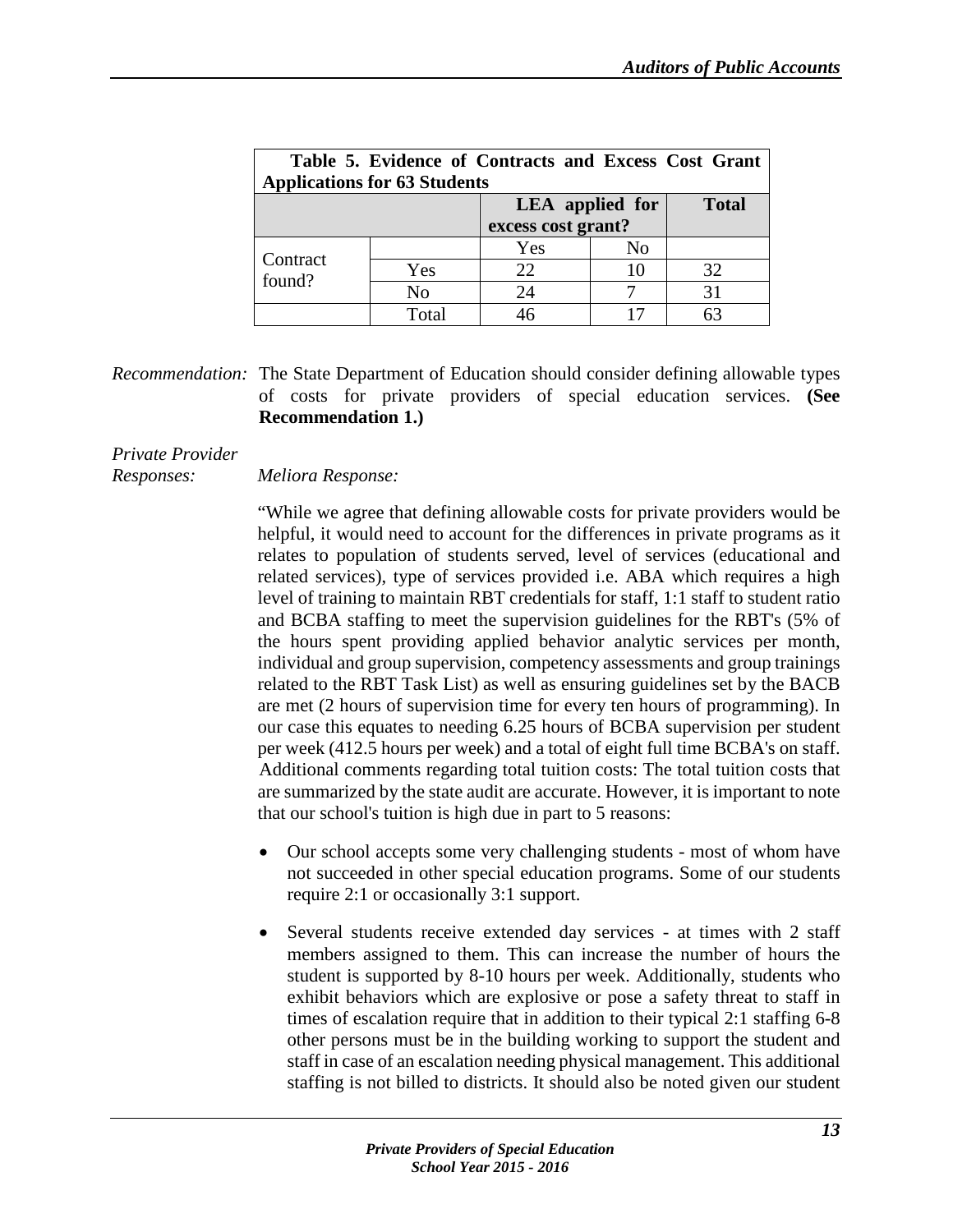population staff injuries may and do occur thus the cost of providing adequate insurance and Workers Compensation is high.

- Our school has a highly atypical tuition model that varies significantly depending on the ancillary therapy services that are delivered. This can result in more than a 50 % difference in tuition costs between students. While we realize that this is atypical, we believe that it is ultimately "fairer" to the majority of districts that send students to us. So, a student who receives 10 or more hours of therapy (as mandated by the PPT) is charged a higher tuition than a student who has only 3 hours of therapy.
- Some students' PPT's require a different type of Speech and Language therapy services than our staff can provide. This includes students who require feeding therapy and present with high risks of aspiration/choking, oral motor treatments, AAC interventions and Relatedness Training. In these cases, we are required to sub-contract out these services. This can result in significant costs that are simply passed on to the districts e.g., if we are billed for SLT at \$130/hour, this fee is added to the student's overall tuition. We are working hard to reduce the number of students for whom this is true by providing continuing education to our Meliora Speech - Language Pathologists via outside trainings and overlapping with outside providers to learn the needed techniques.
- Staffing accounts for a significant fraction of our tuition. Our school's model is to have 1:1 or 2:1 support along with sufficient BCBA support and Special Education teachers. There is a roughly 2:1 ratio of direct staff supports to students."

# *Benhaven Response:*

"Benhaven has no objection to the SDE defining allowable types of costs. We would have concerns if rates were set for those costs. There is significant difference in the type and level of need of students served by private providers that may be difficult to capture in a rate setting methodology. There is a great deal of specialization involved in our work and in the work of all the private providers and to try to standardize the cost has the potential to severely limit services. Benhaven would be happy to work with SDE in this area if SDE were to look for assistance."

# *Oak Hill at New Britain Response:*

"Each private provider serves students with an immense variety of needs. The challenge would be to standardize in some way the allowable cost, bearing in mind that each student has individual needs. We are concerned that FAPE for them could be compromised, if something the student needs to access and benefit from their education, that is working for them, is not considered an allowable cost. Some examples are: art therapy, daily transportation to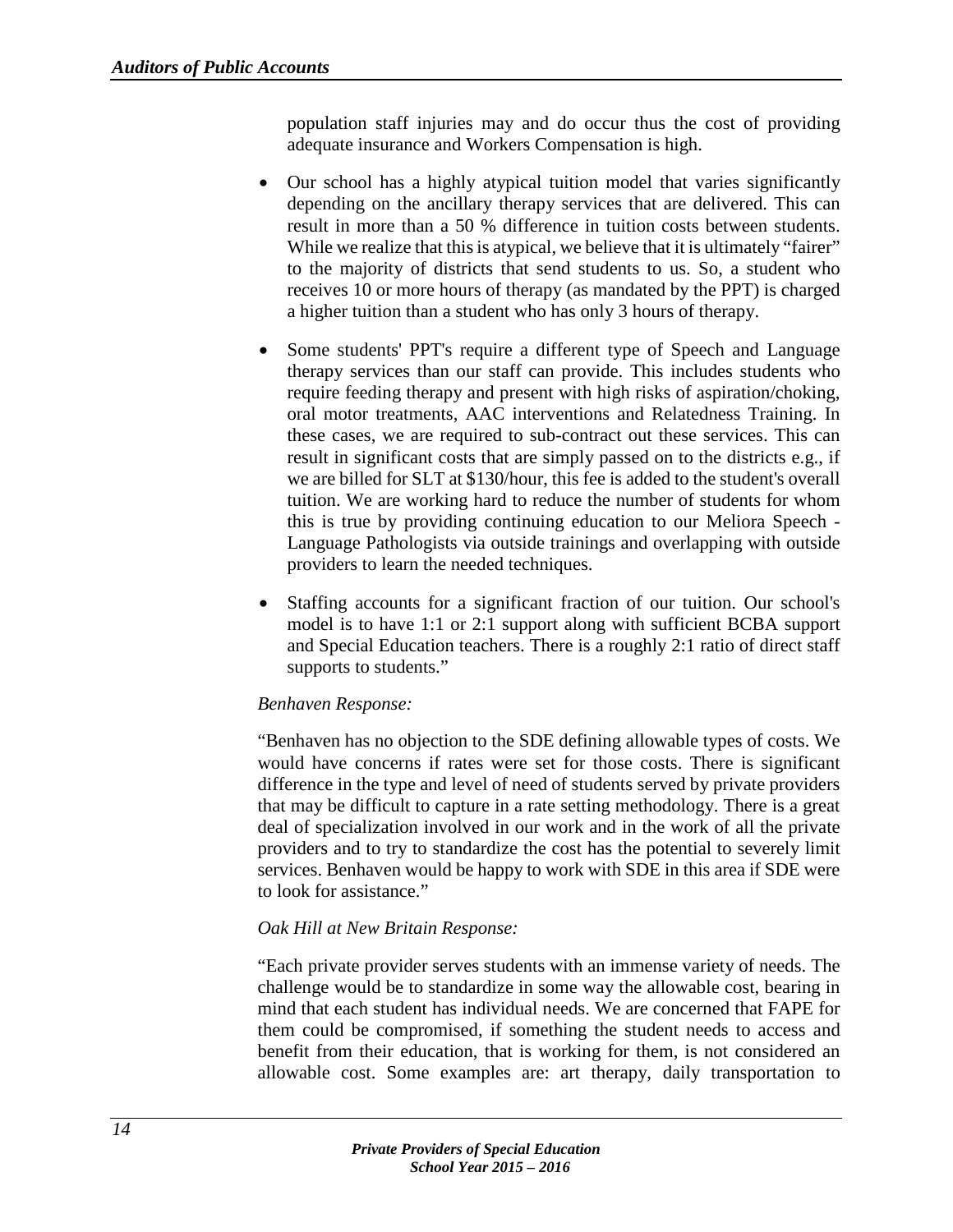vocational placement, round the clock staffing, suctioning equipment, mechanical lifts and positioning equipment, etc. Table 4 seems specific to a provider and may need to be addressed accordingly. In addition, cost standards would need to consider the student population that each school serves, staff salaries, length of school year, services that are available and needed. Again, considering cost of a private provider can have FAPE implications for that student. Students with the most significant needs attend private school, as these needs cannot be addressed by public school districts. When a student is outplaced, they are outplaced in a placement that has the expertise that are required for that student to access and benefit from their education. Due to the nature of our duty to serve students with some of the most significant needs, our staff training opportunities must be enhanced, worker's compensation cost many times is higher, etc. Furthermore, what we also must consider is, if instate providers are not able to provide appropriate services due to set allowable costs, this will increase outplacements in out-of-state schools. If students' needs are not appropriately met during their education, there could be compensatory costs to the state after graduation."

## *Intensive Education Academy Response:*

"Agree with this recommendation. It is always helpful to have examples and specifics in order to weigh judgements. Specifically it would be helpful to provide guidelines as to how to bill required consulting services such as BCBA, OT, Speech and Psychology. In order to provide services in a less restrictive setting within the program it is often recommended at PPTS and placed on pg. 8 of the IEP that a child receive a specific consult time, These consults require cost of staffing hours that are not billable but required by the IEP.

On another topic, I would be interested in understanding what types of employee benefits you found to be excessive affecting program cost."

#### *Unnamed Provider (Due to FERPA) Response:*

"We recognize the recommendations will require further clarification, grounded in an in-depth understanding of the unique operational challenges of our diverse organizations. With that in mind, I shared these findings with the Executive Committee of CAPSEF. The Board unanimously agreed we would welcome the opportunity to actively participate in a work group focused on developing guiding practices in all of the areas identified. It is our belief this collaborative effort would be of mutual benefit in providing the clarity, consistency and high standards we all seek in serving the most vulnerable students of our State."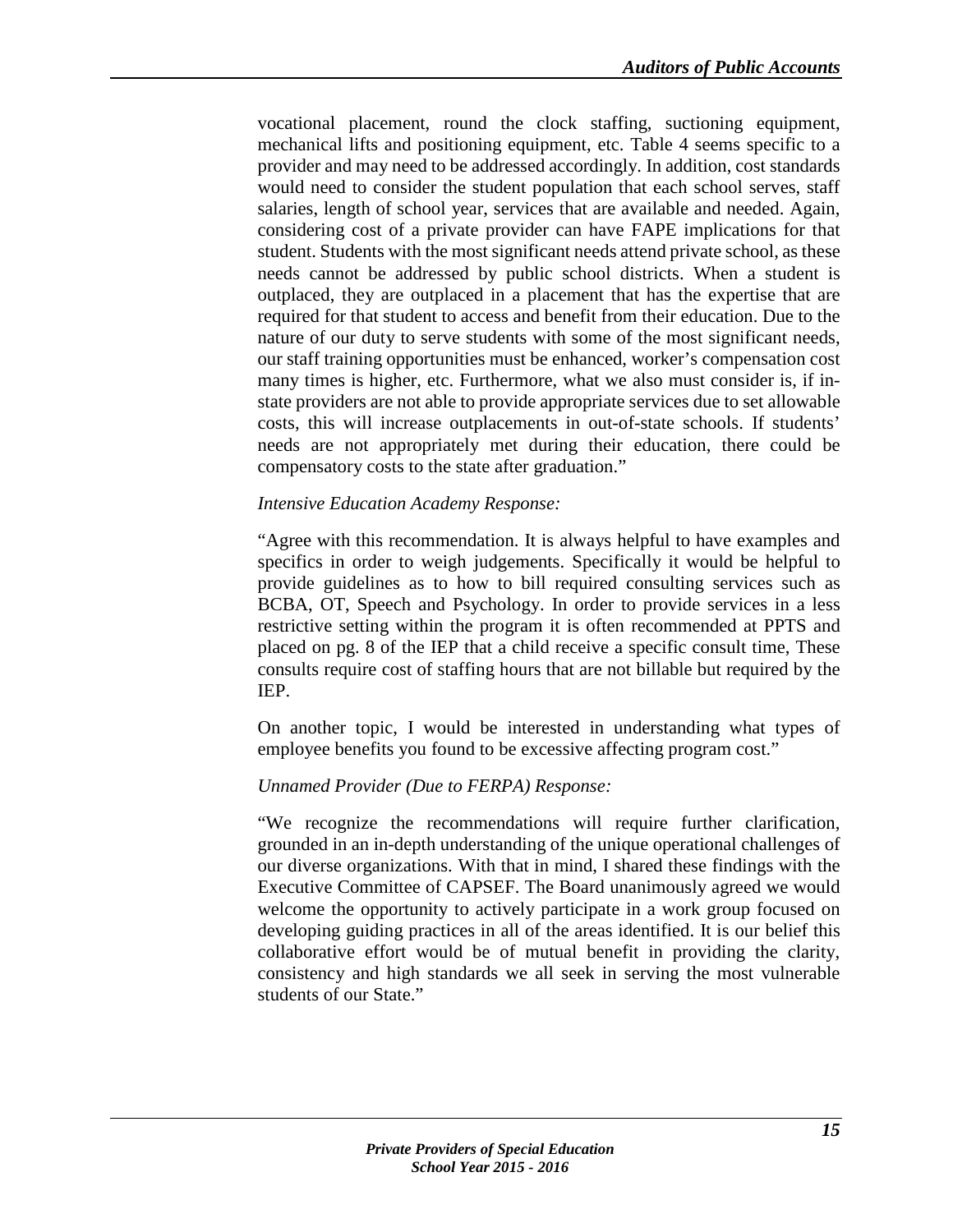# *Community Child Guidance Clinic School Response:*

"I agree that the State Department of Education should define allowable types of costs to ensure that there are checks and balances in regards to the services that students are provided. I think this would be beneficial to all providers. This would allow for our programs to be more competitive."

*Ben Bronz Response:* 

Ben Bronz did not provide a response.

## *SDE Response:*

- "Defining "allowable costs" would require a determination of "allowable services." "Allowable services" in an individualized education program (IEP) are individualized and cannot necessarily be defined or limited by a list of allowable services. Rather, the services need to be driven by the individual needs of the student as defined in the IEP.
- As identified in the audit report, "federal guidelines state that the consideration of costs is not permitted by the school district when considering services in student IEPs." Students with disabilities have an unconditional right to a free appropriate public education (FAPE). If a particular program or service is necessary to appropriately meet the special education needs of a student, then that service must be provided without regard to cost."
- The IEP determines the required components of the program and services necessary for the student to receive FAPE. Once the IEP has determined the student needs, the district may explore programs that can provide such services. If there are multiple programs that can implement the IEP, then, location, transportation implications, and cost can be considered when making a determination of placement. Other considerations must factor in the placement decision such as input from the student and parents/guardians.
- Consideration must also be noted regarding the cost of services based on location in Connecticut where availability, cost of living, and costs for services vary depending on geography."

# *Auditors' Concluding*

- *Comments:* Because SDE does not define allowable costs, the types of charges listed in Table 4 appear to be permissive. We suggest that attempts can be made to control costs while also meeting student needs. Controlling costs would better position the state to do more with its resources, including helping more children receive services.
- *Recommendation:* The State Department of Education should determine whether a contract is in place between the school district and private provider prior to providing the district with an excess cost grant. **(Recommendation 2.)**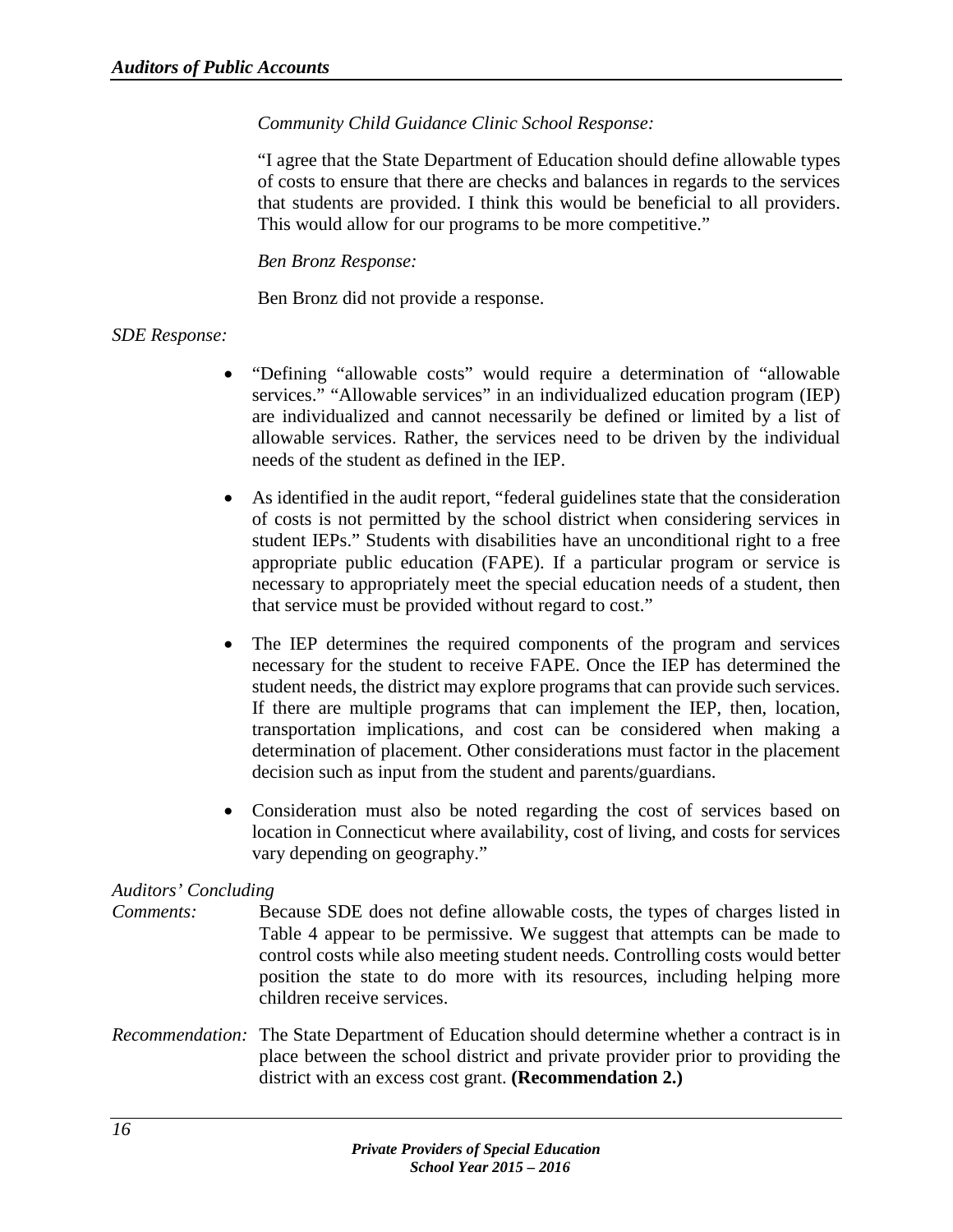# *Private Provider Responses: Meliora Response:*

"We would agree that contracts for services should be in place prior to accessing an excess cost grant. We have contracts for all of our students which include the relevant information regarding each student's services taken directly from the IEP document. In most cases, contracts are sent by the sending district and we work with them to clarify as needed."

# *Benhaven Response:*

"Benhaven suggests the IEP should be the contract. The IEP is agreed upon by all members of the team, sets expectations for progress and delineates the scope of services. Other requirements are mandated by law and would not need a contract. Benhaven's letter regarding tuition would cover the business aspects of the placement. Benhaven would be happy to work with SDE in this area if SDE were to look for assistance."

# *Oak Hill at New Britain Response:*

"It is to each party's advantage to have a contract in place, including measures of performance, prior to the start of educational services by the provider. The Statement in the report on page 12: "Contracts should also contain clear service-provider performance objectives and measurements. Payments for services should be linked to those objectives" needs further guidance on what can possible measures be. Measures of student success on their goals and objectives is tied to student performance, availability to learn, teaching strategies and student-specific supports provided. Student learning is always a goal for any educator and instruction must be adjusted and modified to meet individual needs of the students, so that they are successful in meeting criteria on their goals and objectives. Considering the population of students that private providers serve, meeting criteria on IEP goals and objectives is slow and is dependent on many factors not necessarily related to the private providers' quality of program. This was also recognized within Connecticut System for Educator Evaluation and Development (SEED). Measures would need to be based on other parameters in addition to student progress parameters."

# *Intensive Education Academy Response:*

*"*At the time of a referral Intensive Education Academy is often asked to provide the current cost of program. We provide a list of services and tuition costs on a letterhead. Those are listed as the cost for the current year. The actual bill that the LEA receives is determined as the result of each PPT and IEP. Cost will vary if IEP services are reduced or increased. The district sends a contract post PPT however at times they can arrive several months later or not at all. We would appreciate that a contract is required within a reasonable time limit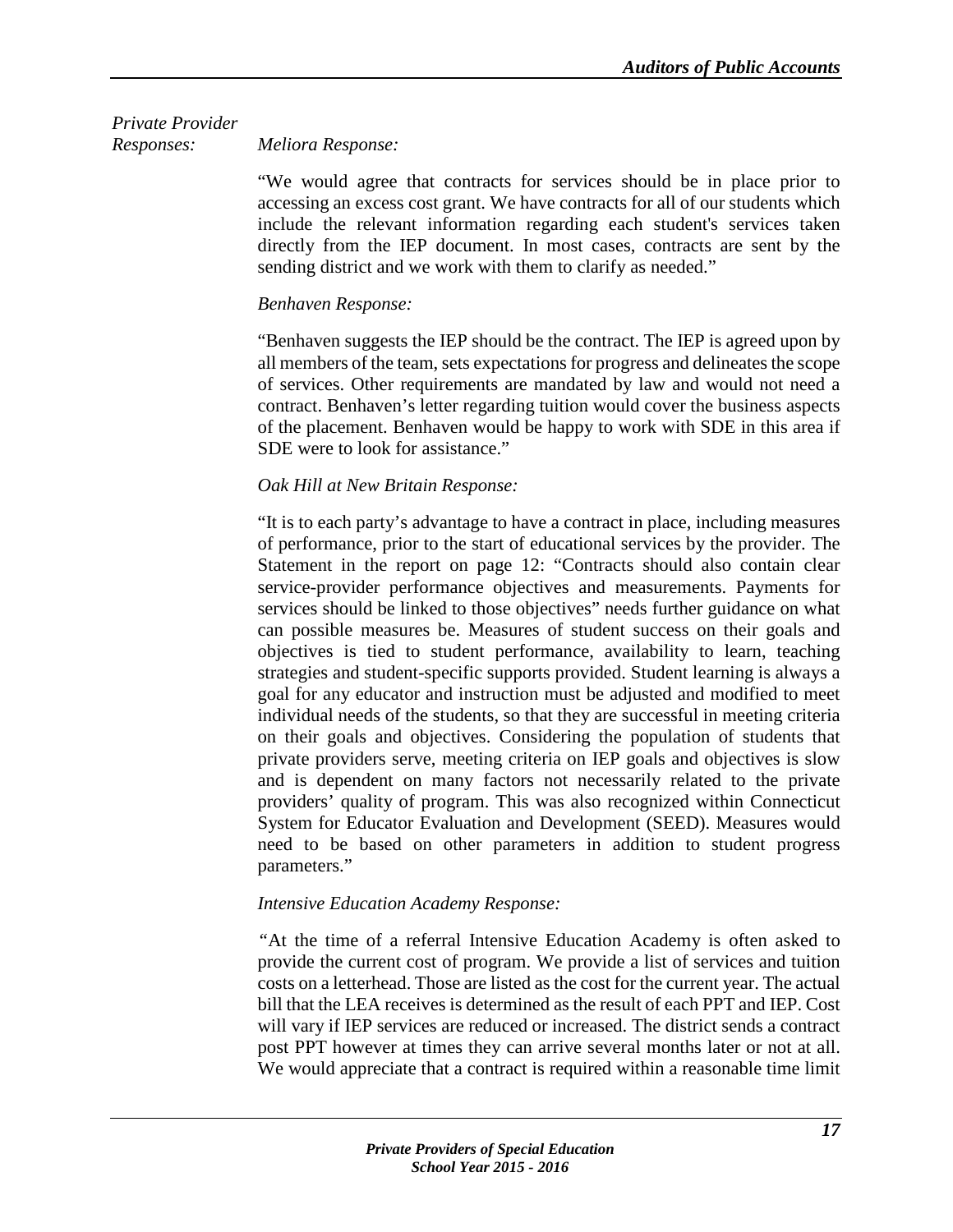since they protect student interests as well as the LEA and private state approved.

We would also like the per diem formula in the contract after a discussion with the LEA and Private since our calendars do not always match. There will also need to be a statement concerning the fact that cost will be adjusted if services, supports or length of day change as the result of a PPT and IEP change."

## *Unnamed Provider (Due to FERPA) Response:*

"We recognize the recommendations will require further clarification, grounded in an in-depth understanding of the unique operational challenges of our diverse organizations. With that in mind, I shared these findings with the Executive Committee of CAPSEF. The Board unanimously agreed we would welcome the opportunity to actively participate in a work group focused on developing guiding practices in all of the areas identified. It is our belief this collaborative effort would be of mutual benefit in providing the clarity, consistency and high standards we all seek in serving the most vulnerable students of our State."

#### *Community Child Guidance Clinic School Response:*

"It makes sense for the State Department of Education to annually (or at the time a new student enrolls in the private program) receive a report that details services for the school. Transparency is key in providing services and it is necessary for districts to be able to apply for excess cost grants. This would help ease the sometimes very expensive tuition costs that they incur."

#### *Ben Bronz Response:*

Ben Bronz did not provide a response.

*SDE Response:* "This recommendation will be given careful review. However, the SDE believes that it is proper to consider an individualized educational program (IEP) which contains the information required by statute, and which is accepted by a provider when it agrees to provide services required by the IEP to a student, as a contract for purposes of the excess cost grant. The finding notes that SDE reported that an IEP itself is not considered a contract. An SDE attorney did express that view in response to the specific question of whether an IEP, standing alone, constitutes a contract. That was an entirely appropriate – and unremarkable – response to an abstract legal question posed without context. It does not resolve the issue here, however. The issue here is not whether an IEP by itself is a contract, but rather whether a private special education provider, in agreeing with an LEA to provide services to one of the LEA's students in accordance with the student's IEP in exchange for payment has taken on a contractual commitment to provide those services in the sense contemplated by the excess cost statute. While the IEP standing alone may not be a contract in a technical legal sense, the IEP describes what the provider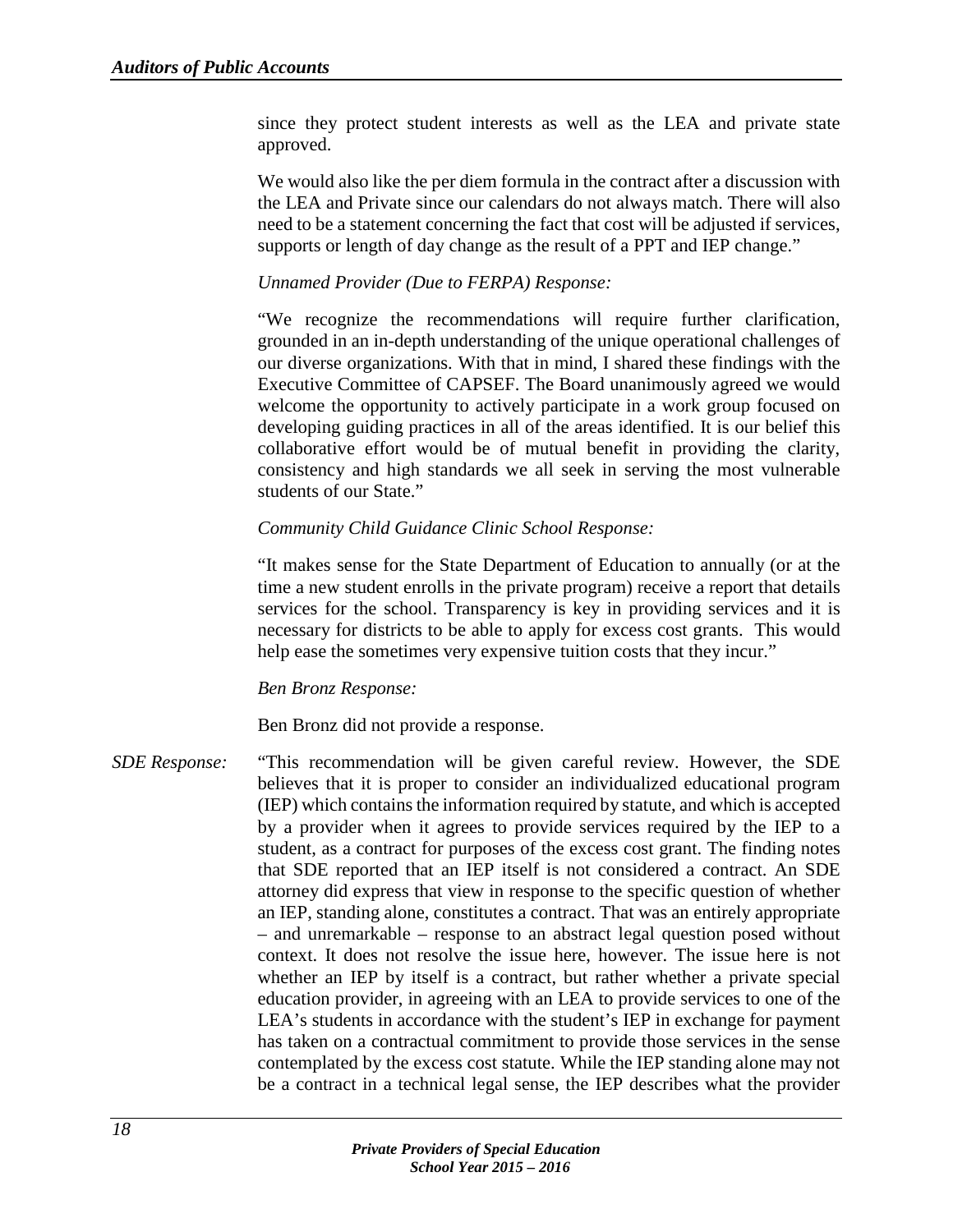must do for the student. By accepting the student, the provider agrees to implement the IEP. In SDE's view, this acceptance creates a contractual commitment on the part of the provider. Notably, counsel also explained to the auditor that the SDE has characterized an IEP as a contract in the particular context at issue here. Counsel provided the auditor with a portion of the Department's Special Education Excess Cost Grant User's Guide noting that the Guide provides that a school district would be eligible for the excess cost grant if it assumes responsibility for providing special education instruction, "and provides for such services through a contract with the facility in the form of an IEP . . . ." SDE's Excess Cost Guide for LEAs thus gives the IEP, which is accepted by the provider, the status of a contract for the purposes of eligibility of the excess cost grant. Therefore, a school district has complied with the prerequisite for payment where the terms of the IEP met the requirements for payment stated in the statute. The SDE will consider suggesting that school districts review the documents they currently use in outplacing students with providers pursuant to IEPs in order to determine whether it may be appropriate to utilize a more formal document in the future, giving due consideration to not imposing a requirement which may result in school districts incurring significant legal fees. The Department's position is that a school district has complied with the prerequisite for payment where the terms of the IEP met the requirements for payment stated in the statute."

## *Auditors' Concluding*

*Comments:* The IEP does not contain all of the elements that constitute a complete contract. They include cost, frequency and duration of services, and other provisions to ensure a complete understanding of what services the provider is performing, and how much they cost. Having a contract in place with clear provisions helps ensure the state and school districts receive the services they are paying for and the student receives the services they need.

# <span id="page-22-0"></span>**Indirect Services Billed as Direct Services**

The second audit objective was to determine whether state and local funds to provide special education and related services have been expended in accordance with the individualized education program for each child. We found that invoices matched the agreed-upon tuition amounts for 63 of 63, or 100%, of student records we reviewed. Students attending private special education facilities often receive related services in addition to their academic education, such as physical therapy, occupational therapy, speech and language pathology services, and counseling services. We compared invoices and agreed-upon tuition amounts pertaining to the 63 students. The invoices matched the agreements in all cases.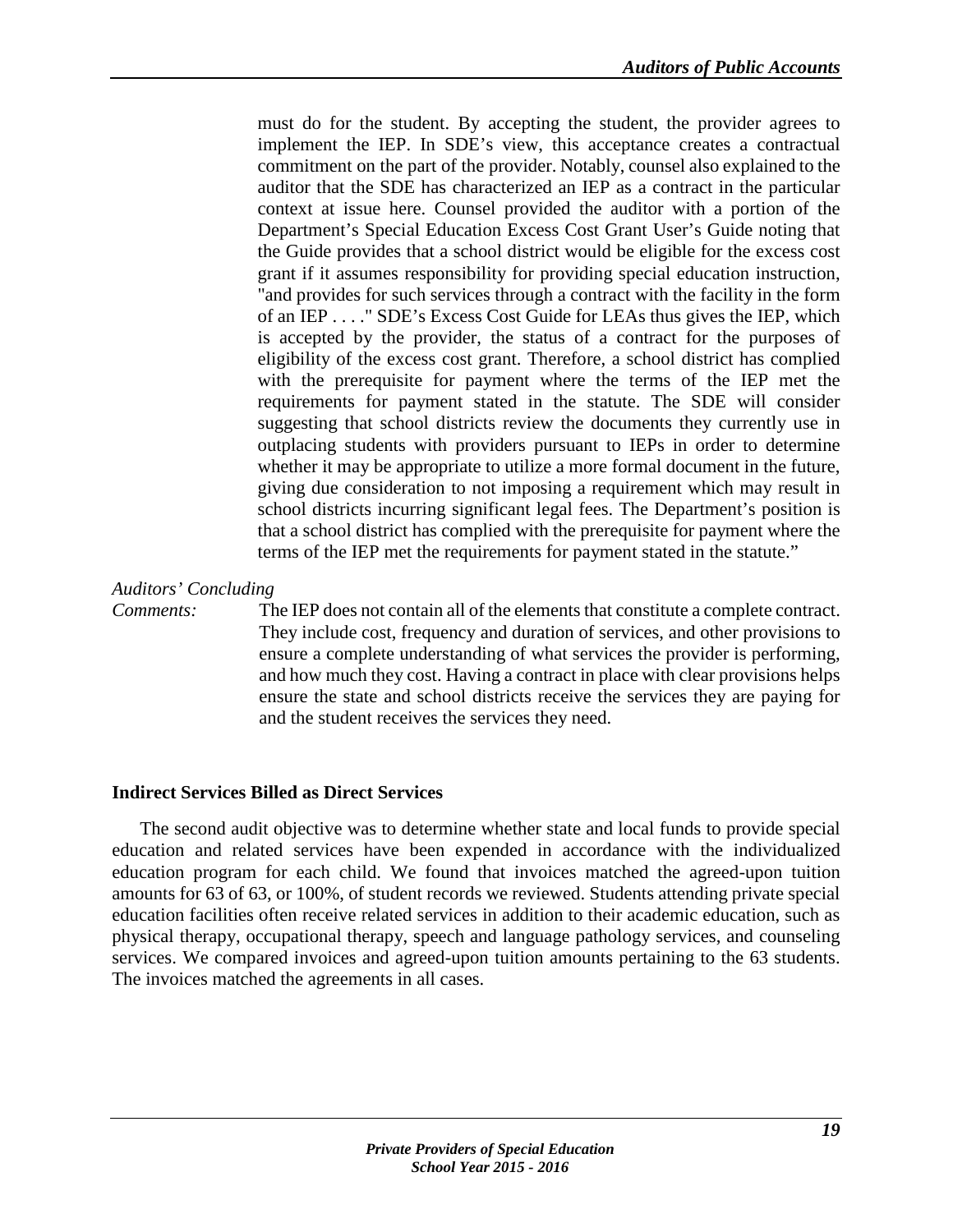**Finding 5** – Indirect services were provided by 1 of 7 (14%) private providers to fulfill the direct services requirement specified within the individualized education program, which is inappropriate.

A direct service is provided to the student in a one-on-one or group setting, whereas indirect services may be provided to other people who work directly with the child and may include staff and parent consultations, program development, and monitoring of progress. According to the January 2015 State Department of Education Bureau of Special Education IEP Manual and Forms, SDE considers services listed on page 11 of the IEP direct services unless otherwise indicated. SDE staff confirmed it is not appropriate for a provider to fulfill direct service requirements with indirect services. One of the 7 providers (14%) used indirect services to fulfill direct service requirements within the IEP. The provider indicated that it changed its practice immediately after we brought it to their attention.

*Recommendation:* The State Department of Education should improve communications with school districts and special education providers to clarify how they can provide and document direct and indirect service requirements contained in the individualized education program. **(See Recommendation 3.)**

## *Private Provider*

*Responses: Benhaven Response:*

"Variation exists between districts and schools. Benhaven welcomes guidance from SDE and would be happy to participate in developing that guidance."

*Oak Hill at New Britain Response:*

"Most of the private providers work closely with many public school districts, sometimes as many as 40-60. Most of the private providers experience variations in the interpretation of the regulations, including variations on documentation requirements. With implementation of standardized documentation requirements to document direct services for purposes of billing Medicaid, this could be eliminated. The Connecticut Association for Private State Approved Facilities (CAPSEF) has advocated for uniformity of this system. We have high hopes that appropriate State Departments will facilitate that uniformity. Our school reflects therapeutic recommendations developed within integrated therapies and monitoring within scope of integrated services within students' IEP goals and objectives."

*Intensive Education Academy Response:*

*"*Agreed, Special Education has tremendous needs for documentation and it is a constant challenge to monitor IEPs, services, schedules and billing making sure that IEPs are met and children receive all the supports for which they are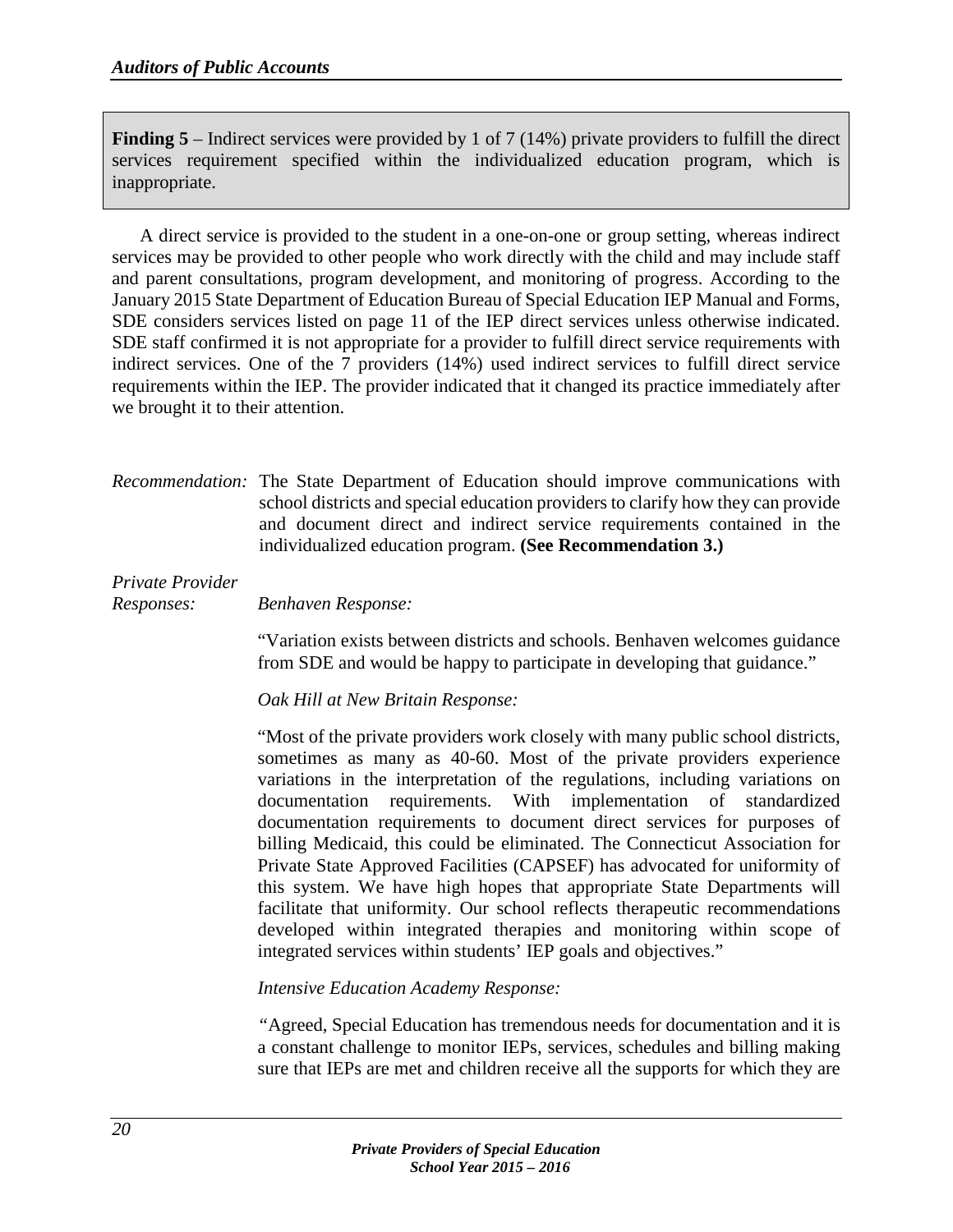entitled. District to district different tools are used to document and the same is true of Private facilities. It would be helpful to have study groups to 1. Have specific guidelines as to exactly what is required for the documentation 2. Some ideas as to efficient methods to communicate between facilities that share students. To mandate another yearly report will add another form to take us from our actual student work. It would be helpful if we can determine and agree on what exactly the audit needs for proof will be required and include this documentation in our current systems.(Example: Power School, IBP Direct Services Etc ... )

It would also be helpful to have guidelines as to how services should be addressed regarding missed services student absence, refusal, behavior that interferes with the service."

*SDE Response:* "The Bureau of Special Education will continue to meet with and provide technical assistance to Approved Private Special Education Programs (APSEPs)/organizations and districts to facilitate a collaborative approach to supporting students with intensive learning needs. The district is responsible for determining standards and expectations related to the direct and indirect service requirements for the student as documented in the IEP. Arrangement should be made for the documentation of the provision of these services through agreement between the district and the APSEP. Documentation requirements should mirror those required within each district in the provision of services at the local level and/or within Regional Educational Service Center special education programs."

# <span id="page-24-0"></span>**Documentation Requirements Undefined**

**Finding 6** – Services were often documented by the private providers; however, the thoroughness of documentation varied by private provider.

The third audit objective was to determine whether documentation supporting the special education services administered by the private providers was present and adequately maintained. We found that private providers often documented provision of supporting special education direct services; however, the thoroughness of documentation varied by provider. Documentation is one way to assess whether the private provider delivered the services specified in the IEP. Without documentation, we could not determine whether the provider did not deliver the services, or that the provider delivered the services, but failed to document it.

We found evidence that students received services specified in their IEP for the 63 student records examined in this audit. Each private provider may administer a unique set of related services, including occupational therapy, physical therapy, and speech and language pathology services. With the exception of speech and language pathology services for one private provider, the private providers documented services offered to the students reviewed (Figure 2).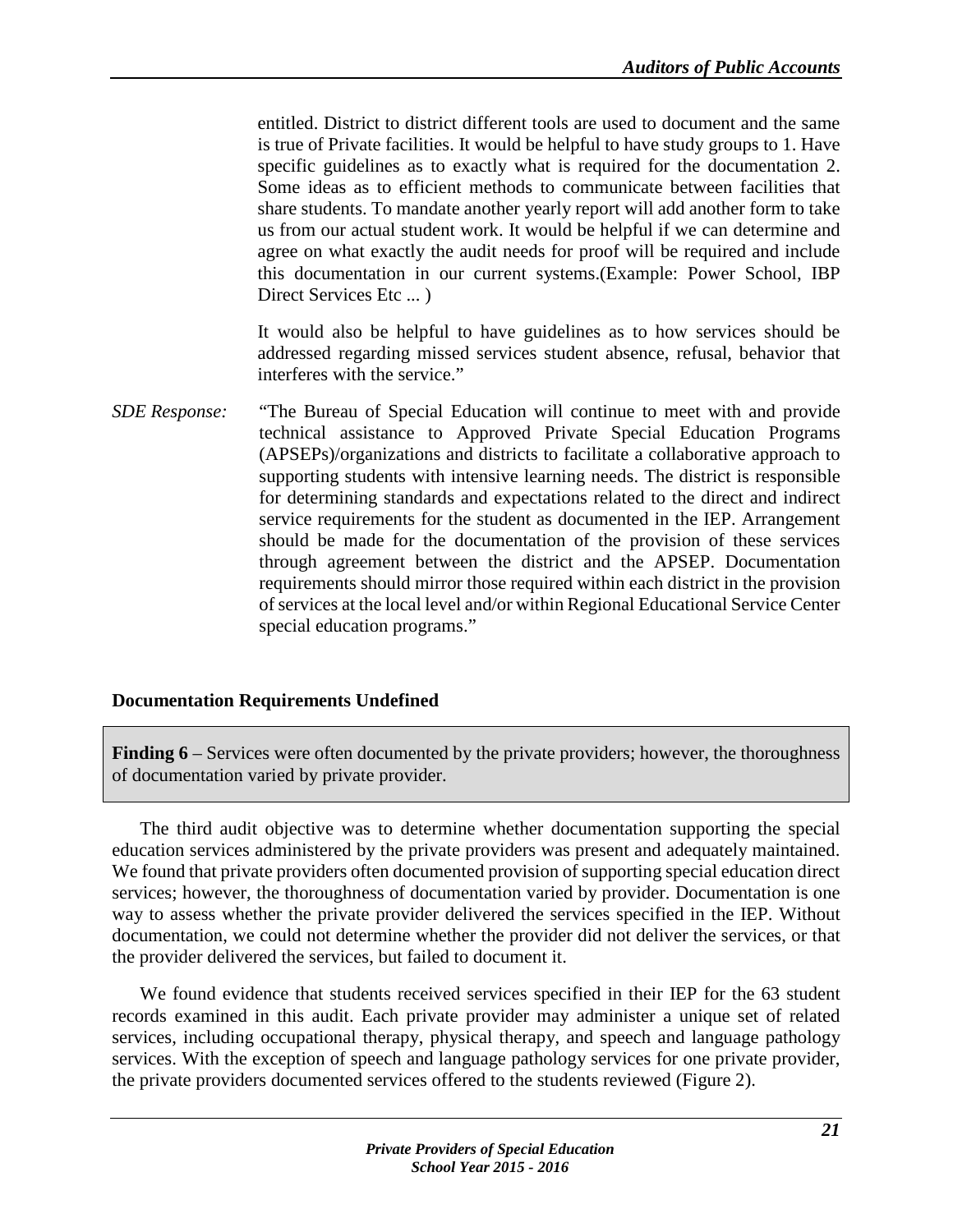

Some of the private providers we examined maintained detailed documentation of services delivered, including date, type of service, amount of time, and name of the student and related services provider. However, we did not find thorough documentation for all 7 providers. The most common reasons that providers did not deliver IEP-required services to students are that the professional or student was absent or unavailable on the date of the service.

**Finding 7** – Documentation standards for private providers do not exist in Connecticut.

Connecticut does not have documentation standards for private special education providers to follow. The ability to examine consistent documentation of private provider services is one way for our office to comply with its statutory charge to assess whether the private provider delivered the services specified in the IEP. Connecticut statutes, regulations, or State Department of Education guidelines do not require documentation, or provide guidance or standards for private provider documentation of related services. We found private provider documentation typically included the date, type of service, amount of time, and names of the students and related service providers. Documentation requirements for private providers exist in New York within the Reimbursable Cost Manual for Programs Receiving Funding Under Article 81 and/or Article 89 of the Education Law to Educate Students with Disabilities, July 2015 Edition, State of New York Education Department Rate Setting Unit. It states, "Related service records must be maintained for each child and each service session, indicating the date, duration, nature and scope of service provided, with the name, license or certification number and signature of the related service provider." Connecticut does not have a similar standard.

# *Recommendation:* The State Department of Education should consider working with private special education providers to develop and implement documentation requirements. **(See Recommendation 4.)**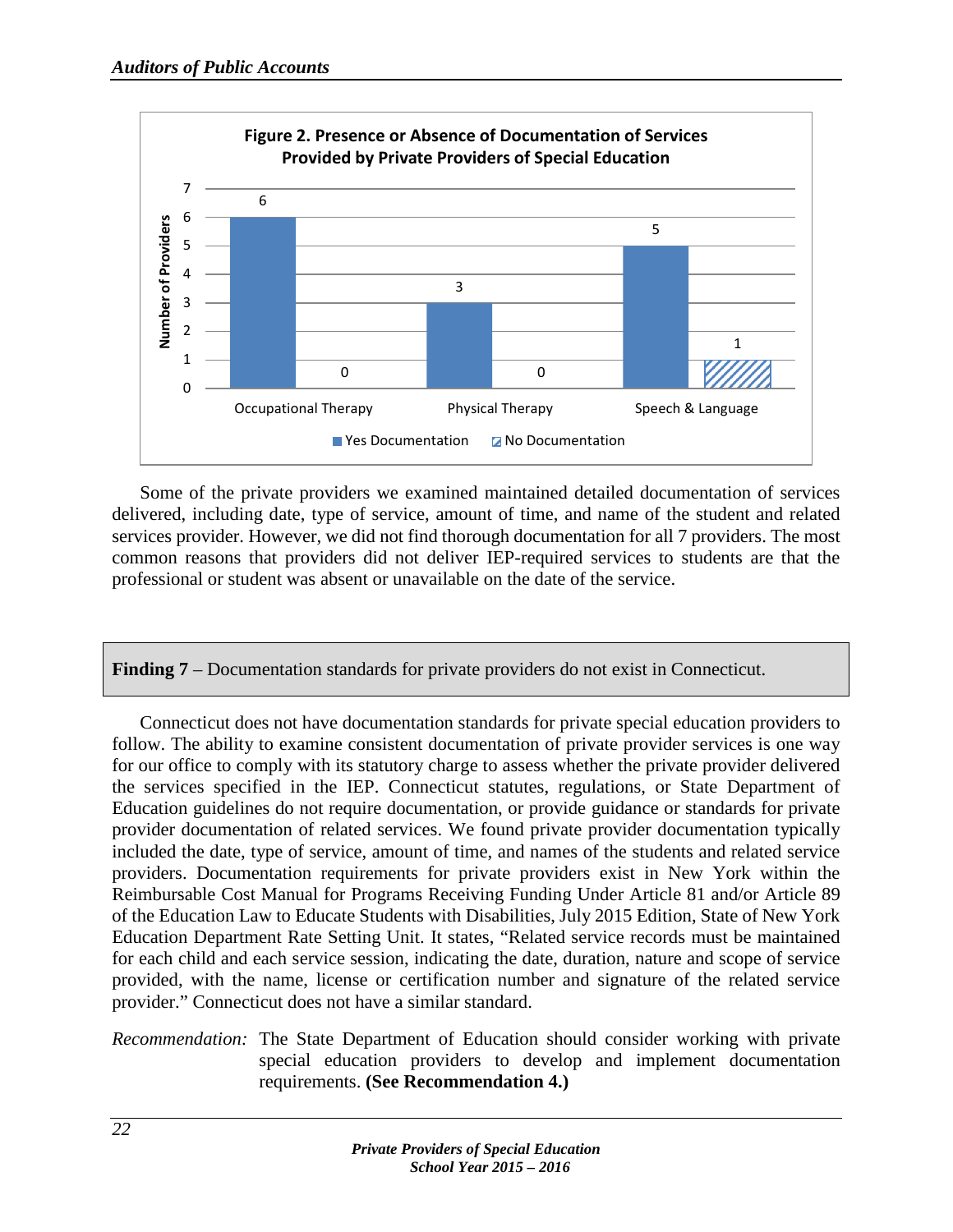# *Private Provider Responses: Meliora Response:*

"We agree that the state should have adequate documentation re the therapy services that are delivered by the private education providers. While we believe that we have provided adequate documentation for all of our students, we would agree to accepting the requirements mentioned in the report (based on the New York Education Department). It would be crucial that therapists and administrators be part of the development of this requirement to ensure feasibility of implementation."

# *Benhaven Response:*

"Documentation for direct services should now be uniform with the requirement as of 12-1-17 that private providers submit data to school districts for Medicaid reimbursement. The Medicaid forms provide a standardized way to collect and report that data. Benhaven welcomes guidance from SDE regarding indirect service documentation and would be happy to work with SDE to outline those requirements."

# *Oak Hill at New Britain Response:*

"Page 11 of the IEP that breaks down the special education and related service hours is used to document direct services. Page 8, the accommodations page, also asks for identification of Required Supports for Personnel to fully implement the IEP including integrated and consultative services. Since the audit evidence shows that there were variations, it is clear that further clarification or communication would need to happen. To ensure that everyone is interpreting the requirements and implementing them with fidelity, a stakeholders group comprised of different private providers and public-school representatives, led by SDE, should develop a guideline, a communication plan and a technical assistance plan. Uniform Medicaid billing forms, that could accept data from different electronic records systems, would guide documentation for direct services."

# *Intensive Education Academy Response:*

"Perhaps this could possibly be done though collaboration with CAPSEF as a topic for monthly meetings which the State consultants have so generously done in the past with problem solving other topics.

Another thought about documentation: If though communication with Conncase the Privates became familiar through discussion of LEA needs, we may be able to support them more. For example on excess cost... apparently there is a report due in Feb. for excess cost. If the Privates knew generally about this they would be more aware about letting districts know earlier about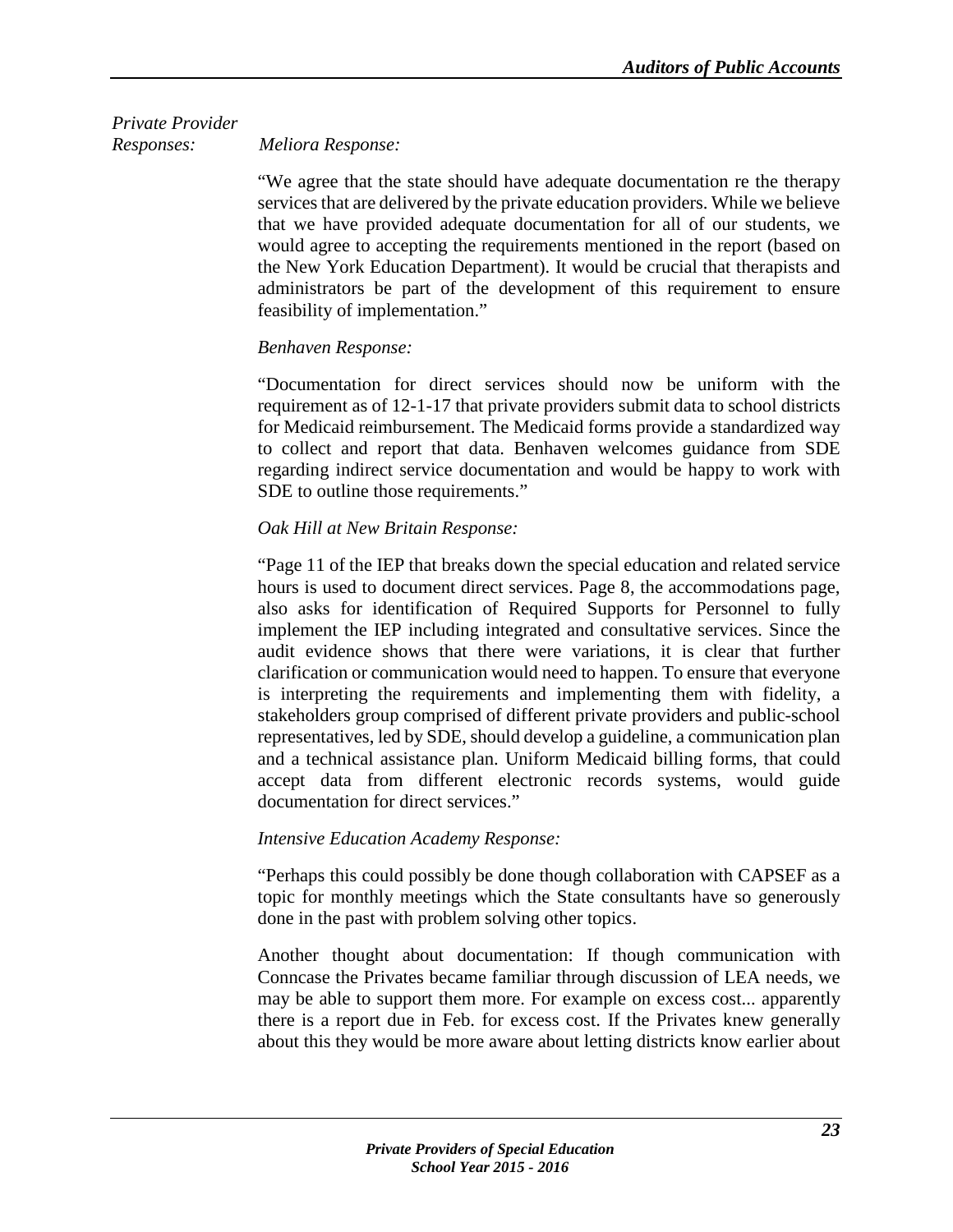possible changes they would be recommending for student services at year end PPTs.

In regard to service provider-performance objectives and measurement and payments linked to those objectives ... there would need to be specific guidelines for this documentation (plS para. I) so the requirement would be implemented consistently from district to district."

# *Unnamed Provider (Due to FERPA) Response:*

"We recognize the recommendations will require further clarification, grounded in an in-depth understanding of the unique operational challenges of our diverse organizations. With that in mind, I shared these findings with the Executive Committee of CAPSEF. The Board unanimously agreed we would welcome the opportunity to actively participate in a work group focused on developing guiding practices in all of the areas identified. It is our belief this collaborative effort would be of mutual benefit in providing the clarity, consistency and high standards we all seek in serving the most vulnerable students of our State."

## *Community Child Guidance Clinic School Response:*

"All state approved private special education providers would benefit from standardized documentation for our related service providers. This could be done monthly or annually. Uniformity in documentation would be beneficial to all private special education facilities."

#### *Ben Bronz Response:*

Ben Bronz did not provide a response.

*SDE Response:* "The Bureau of Special Education will continue to work with both APSEPs and districts to facilitate the development of appropriate documentation of services provided to students served in these schools. However, the parties to these agreements are responsible for the final determination of what will be appropriate documentation for the purposes of meeting the requirements of the IEP."

# *Auditors' Concluding*

*Comments:* While it is true that the parties currently set the documentation standards, it is appropriate for the State Department of Education to set uniform documentation standards for consistency purposes and to attempt to control costs while also meeting student needs. These standards would help ensure that the state and school districts are getting what they are paying for and students are receiving the services they need.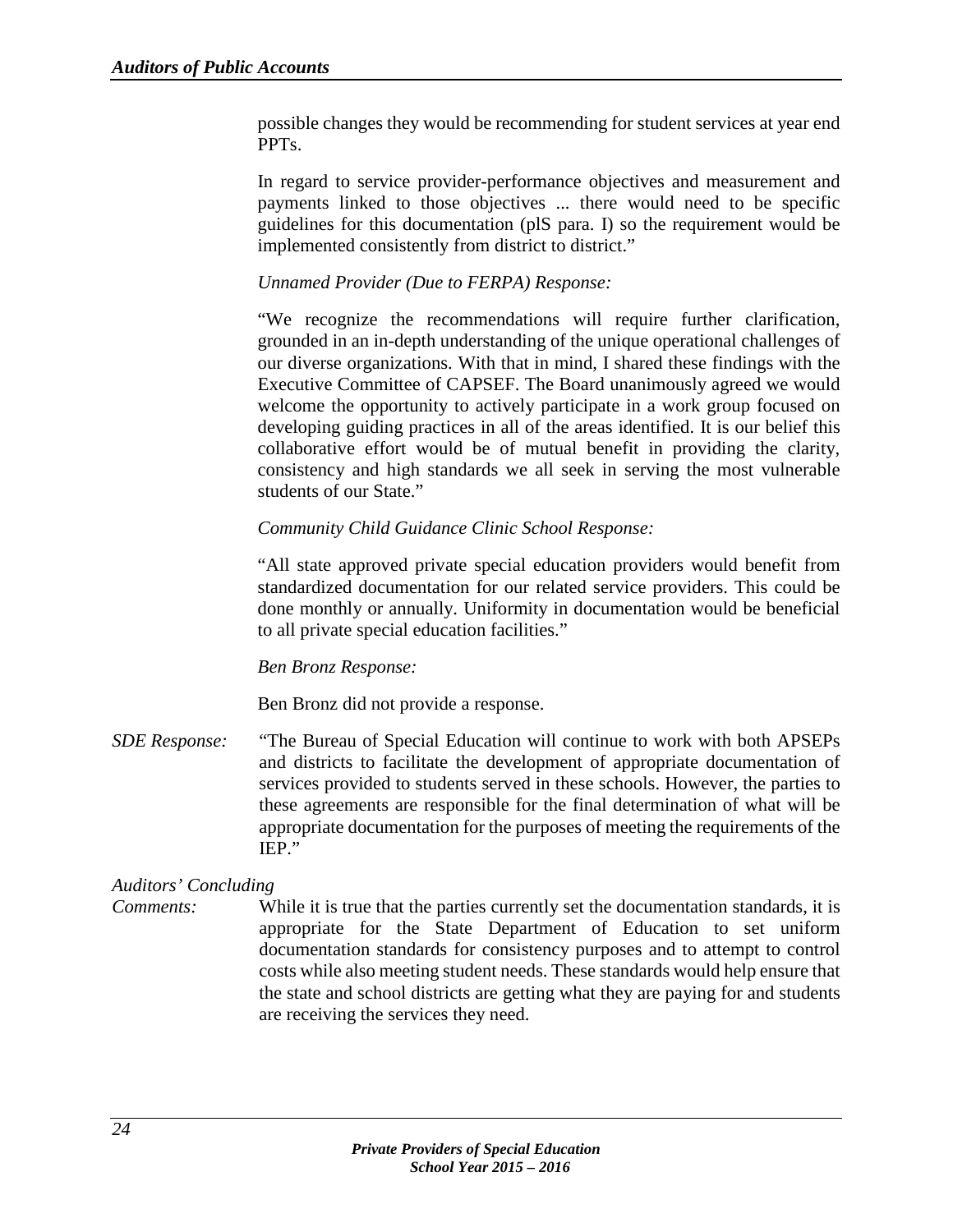While Benhaven may be using the guidance from Medicaid as its standard for documentation, SDE has not fully adopted these standards and may do so when it finalizes its regulations.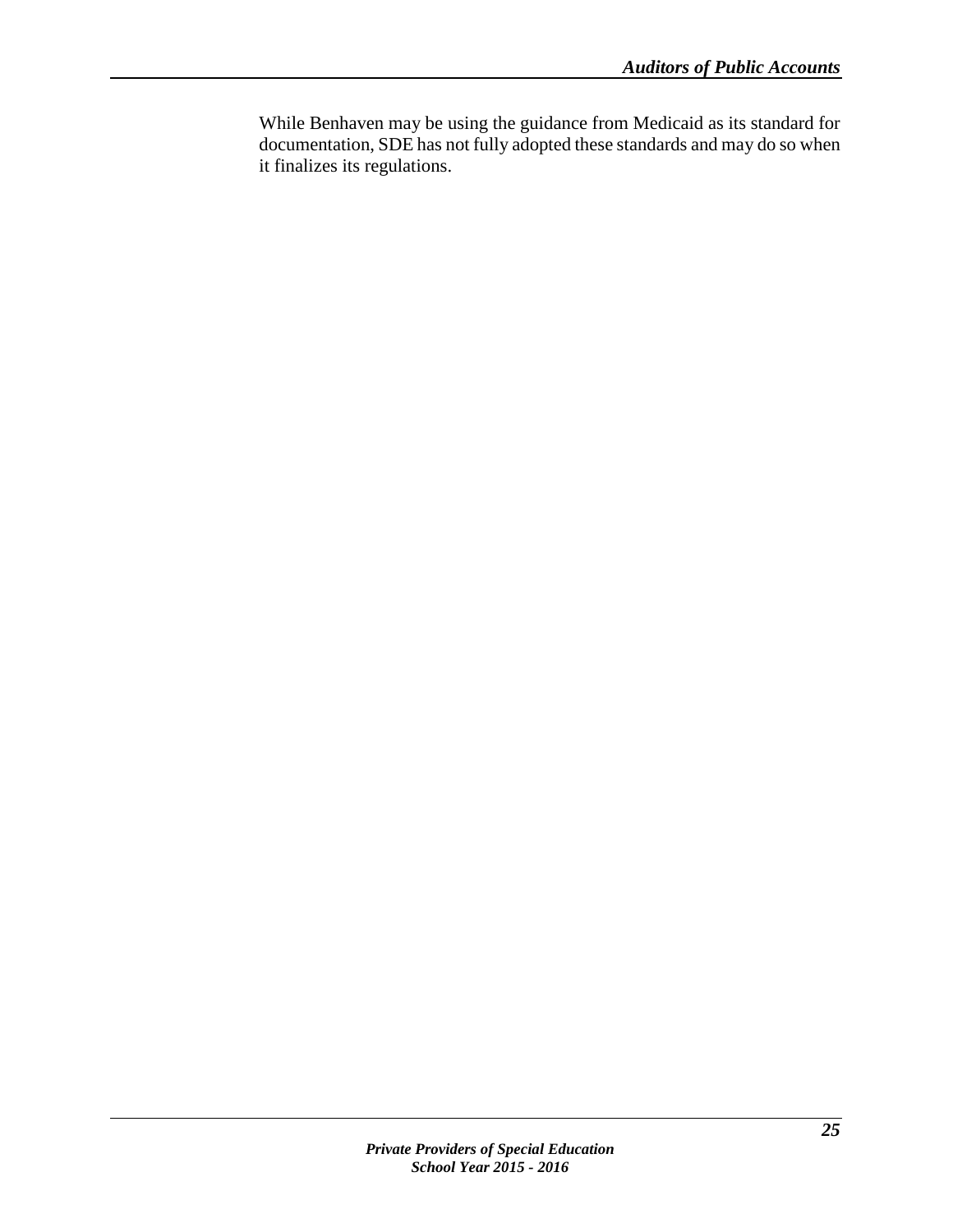# **RECOMMENDATIONS**

<span id="page-29-0"></span>This is our first audit of private providers, and there are no prior audit recommendations to address. Our current audit resulted in four recommendations.

## *Current Audit Recommendations*:

**1. The State Department of Education should consider defining allowable types of costs for private providers of special education services.**

Comment:

Connecticut does not define types of allowable costs for private special education providers. Therefore, we could not determine whether private providers had expended state and local funds for allowable costs.

**2. The State Department of Education should determine whether a contract is in place between the school district and private provider prior to providing the district with an excess cost grant.** 

Comment:

Prior to establishing individualized education programs, school districts should be contracting for certain types of services with vendors to set forth reasonable expectations, including cost. There were no contracts between the school districts and private providers for 49% of the student records reviewed. There was no evidence that contracts were executed for 52% of students for which school districts applied to the State Department of Education for excess cost grants.

**3. The State Department of Education should improve communications with school districts and special education providers to clarify how they can provide and document direct and indirect service requirements contained in the individualized education program.** 

Comment:

One private provider used indirect services to fulfill the direct service requirement within the individualized education programs. The provider immediately corrected this matter, but this situation illustrates the need for the State Department of Education to improve communications with private providers regarding the requirements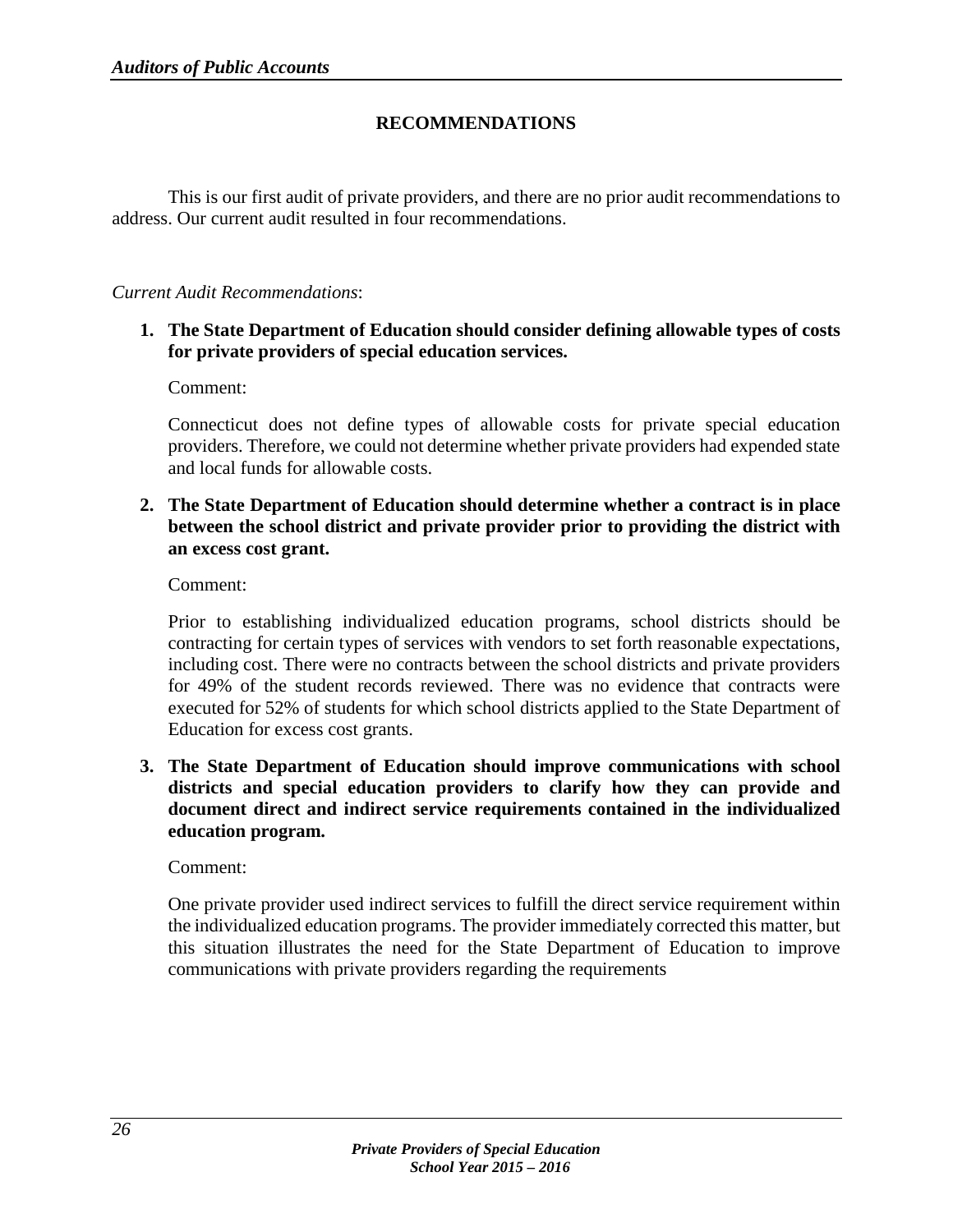# **4. The State Department of Education should consider working with private special education providers to develop and implement documentation requirements.**

Comment:

There is no established standard for private providers to use when documenting that they delivered special education services. The State Department of Education should establish uniform standards. These standards would help ensure that school districts and the state are getting what they are paying for and students are receiving the services they need.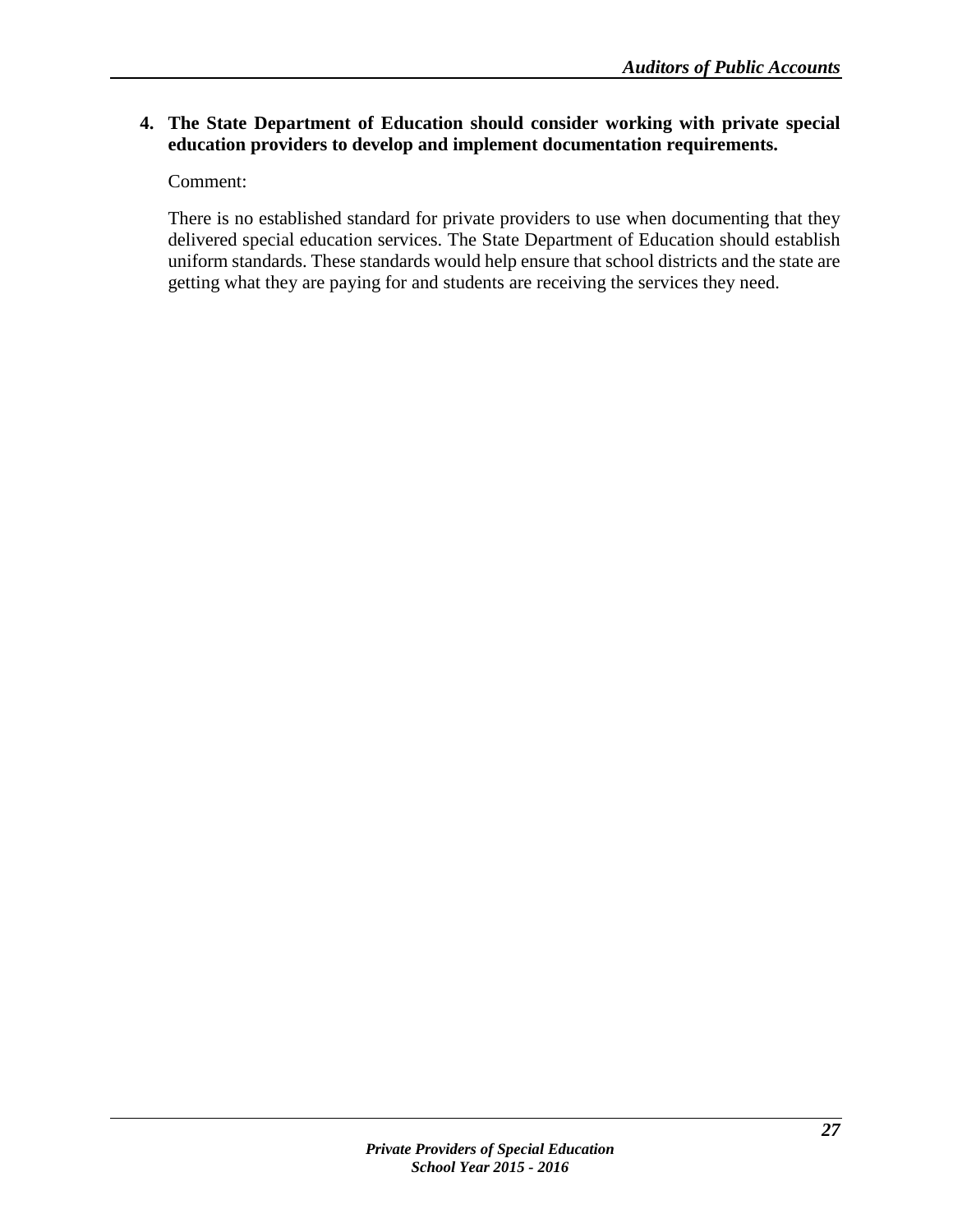# **Acknowledgement**

<span id="page-31-0"></span>The Auditors of Public Accounts would like to recognize the auditors who contributed to this report:

Michael R. Adelson Mary M. Avery Brian Beisel Amy Bialek Michelle Castillo Michael Cinque (UConn MPA Intern) Todd A. Clark Michael Delaney Brian DeMilia Chris DiDomizio Lawrence Duan (Intern) Maryellen Duffy Catherine Dunne Vincent Filippa Natercia Freitas Brian M. Grabel John D. Harrison Logan Johnson Miriam Kluger Sarah Mazzoni Maura F. Pardo Tatsiana T. Sidarau Daniel Silvis Scott Simoneau Ramona M. Weingart Patricia Wilson